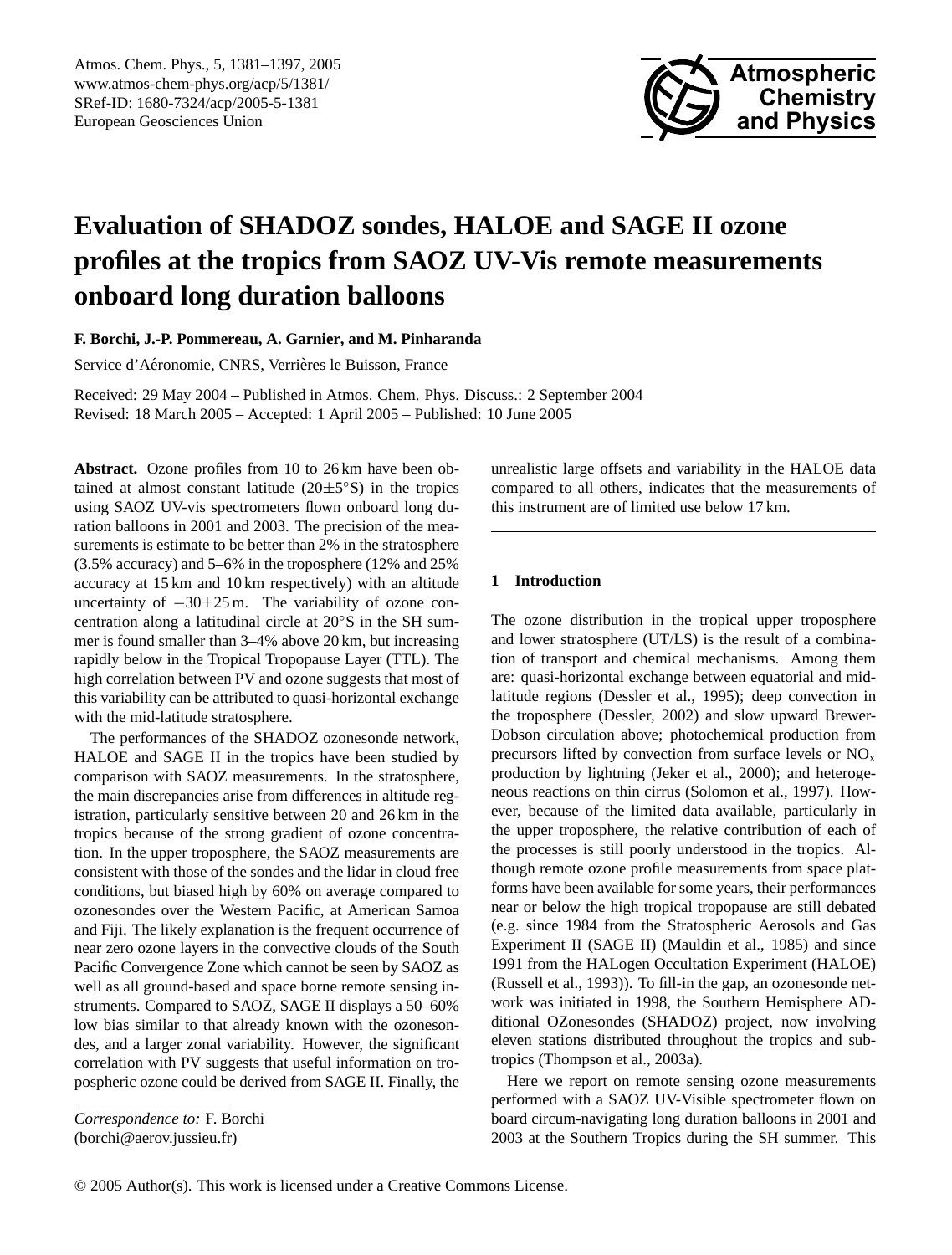

**Fig. 1.** SAOZ long duration balloon payload. The cone at the top of the instrument defines a 360 $^{\circ}$  azimuth,  $-10^{\circ}$ , +10 $^{\circ}$  elevation FOV within which the full sun could be observed at sunrise and sunset without additional tracking system.

new independent data set is used for studying the relative performances of both space-borne instruments and sondes.

The following Sect. 2 provides a description of the SAOZ measurements, the retrieval process, an estimation of the accuracy and precision, and a summary of the data available from the flights. Section 3 is devoted to the validation of the data from a comparison with lidar measurements at Reunion Island during a balloon overpass in 2001, and from the residual ozone variability along a latitudinal circle after removing the contribution of horizontal transport by correlation with PV (Potential Vorticity). Section 4 describes the results of comparisons between SAOZ and SHADOZ sondes, HALOE and SAGE II ozone measurements. Finally, the relative performances of all the systems in the tropical UTLS are summarised in Sect. 5.

## **2 SAOZ ozone profiles in the tropics**

SAOZ is a diode array UV-Visible spectrometer originally designed for the monitoring of total ozone and nitrogen dioxide by the zenith-sky technique from the ground (Pommereau and Goutail, 1988), later developed as a balloon version for remote profile measurements by solar occultation (Pommereau and Piquard, 1994). The measurements shown here are those performed with a further version designed for long duration flights onboard Infra-Red Montgolfier (MIR) balloons developed by the Centre National d'Etudes Spatiales (CNES) (Malaterre et al., 1996), after an idea of Pommereau and Hauchecorne (1979). The data are those of two flights at the tropics launched from Bauru at 22◦S in Brazil during the SH summer season in February-March. The first in 2001 circumnavigated twice in 34 days, while the second in 2003 lasted for only 9 days across the Pacific (brought down by a hurricane over the Coral Sea).

# 2.1 SAOZ ozone measurements

Ozone is measured in the visible Chappuis bands in the 450– 620 nm spectral range. The spectra are analysed by the differential absorption technique (DOAS). The profiles are retrieved by onion peeling, after calculating the light path by ray tracing. Compared to a satellite, the advantage of a balloon moving slowly is to allow the exposure to vary from 0.5 s to 52 s for compensating the strong increase of attenuation at low tangent height, allowing the measurements to be continued down to cloud top or to about 6 km in clear conditions.

# 2.1.1 SAOZ long duration balloon payload

This version of the SAOZ instrument makes use a flat field holographic grating and a 1024 diode-array detector providing spectral measurements of 1.1 nm resolution in the 300– 650 nm spectral range. There is no sun tracker. Sunlight passes into the 50  $\mu$ m entrance slit after reflection on a conical aluminium mirror (Fig. 1) defining a 360◦ azimuth field of view and  $-10^\circ$ , +10° elevation, followed by a pile of three diffusers to homogenise the light beam (Pundt et al., 2002). Measurements are performed during twilight periods only from 89◦ to 95◦ SZA with exposure duration, controlled by a CPU, varying from 0.5 s to 52 s. Because of limited capacity of the ARGOS satellite collection system used to transfer the data, the measurements are not repeated continuously but at constant tangent height steps of 0.7 km. The spectral data are both analysed onboard and stored in memory in case of recovery. Only the results of spectral retrieval (column density along the line of sight and fitting error of  $O_3$ ,  $NO_2$ ,  $O_4$ ,  $O_2$ , tropospheric  $H_2O$  and solar flux at three wavelengths) are transmitted. Ancillary data also transmitted include 3-D location by GPS, pressure and temperature from Vaïsala radiosonde sensors, spectra information (exposure, wavelength shift) and housekeeping (internal temperatures, voltage). The payload is powered by lithium batteries, which provide autonomous operation for about one month. The total instrument weight is 28 kg.

# 2.1.2 Spectral analysis

The onboard spectral retrieval, identical to that in use for post processing in the laboratory, is based on the DOAS technique (least squares fitting with laboratory cross-sections) after rationing the spectra to a reference one recorded at high altitude (30 km) and high sun (40 $\degree$  SZA) with the same instrument during a previous test flight. Ozone is measured in the 450–620 nm Chappuis bands using laboratory absorption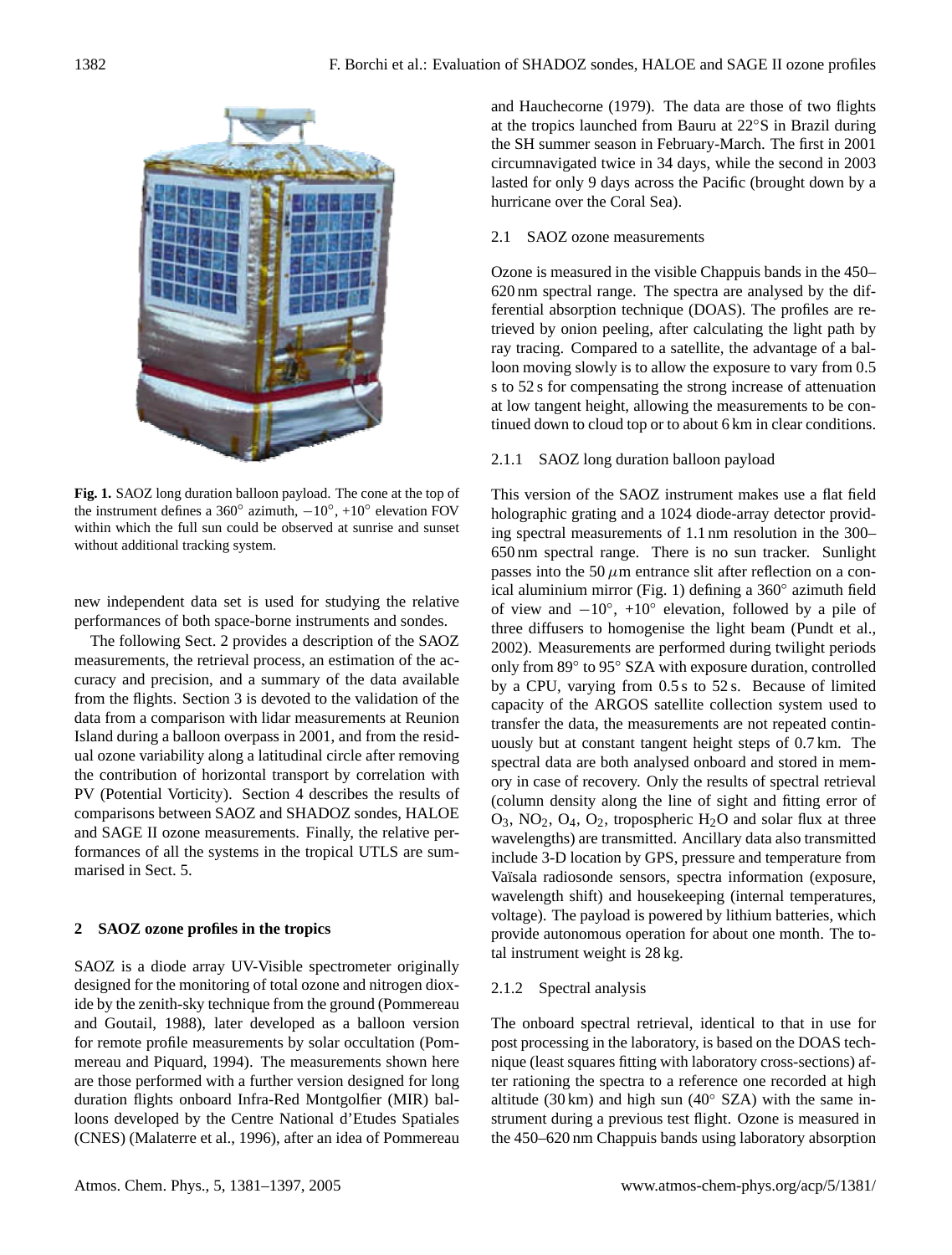cross-sections of Brion et al. (1998) of 1.5% quoted accuracy. Within the 410–690 nm spectral range, those data have been shown to be consistent within 2% with all other recently available laboratory measurements (Orphal, 2003). They all agree in showing very small or no temperature changes of the peak cross-sections between 550–650 nm, but some irregular results at wavelengths shorter than 500 nm, however of small impact in the SAOZ retrieval because of the very small cross-sections in this region. No significant difference in ozone could be found between the results of the onboard retrieval and those of the post flight re-analysis of the data stored in memory in the 2001 payload (recovered in Argentina). In both cases, the fitting error on the slant column is  $5e^{17}$  mol/cm<sup>2</sup>, almost constant during the occultation down to 15 km, increasing to  $2e^{18}$  mol/cm<sup>2</sup> at the bottom of the profile at 6 km.

#### 2.1.3 Profile retrieval

Profiles of ozone concentration are retrieved by the onion peeling technique within 1 km thick shells after calculating light paths including refraction effects by ray tracing (SAOZ algorithm version 3.4). The ozone amount in the reference spectrum is determined from the reading at 89◦ SZA on the first morning of flight when the MIR, still inflated with helium, is floating at 36 km. The random uncertainty (precision) on ozone concentration is derived from the fitting error of the column density in the retrieval process. On average, it varies from 1.2% at 25 km at the altitude of the ozone maximum, to 2% at 20 km, 5% at 17.5 km, 10% at 15 km, 23% at 10 km and 33% at 7 km.

The altitude is a geometric altitude. Its accuracy is directly related to that of the GPS 3D location and clock  $(\pm 100 \text{ m})$ and 0.1 s in 2001, improved to  $\pm 10$  m and 0.1 s in 2003 after removal of scramble in the GPS system) from which the SZA at the location of the balloon and then the tangent height, are derived. The vertical resolution of 1.4 km is limited by the size of solar disk. Pressure and temperature are those of the ECMWF operational analyses (6h, T106,  $2^{\circ} \times 2^{\circ}$ , 60 levels) at the location of the tangent point, very consistent (0.5 $\pm$ 0.4 hPa,  $-1.2°\pm1.9°$ C) with that measured onboard the balloon in the stratosphere. The average difference in altitude between ECMWF and MIR density levels is  $100 \text{ m}$  at  $25 \text{ km}$ ,  $50 \text{ m}$  at  $20 \text{ km}$ , and  $25 \text{ m}$  at and below 18 km. Finally, data contaminated by clouds are removed by looking at the atmospheric extinction at 615 nm. The profile is cut when the optical thickness along the line of site exceeds that of pure Rayleigh attenuation by 0.2 (cloud extinction of  $1 \times 10^{-3}$  km<sup>-1</sup>, that of a thin cirrus). In the absence of clouds, profiles could be retrieved down to 6 km. Otherwise the profiles are cut immediately above the cloud layer, observed occasionally up to 19 km.



**Fig. 2.** Balloon trajectories and ozone profiles in 2001 (left) and 2003 (right). Blue: sunrise; Red: sunset; Green: hurricane.

#### 2.2 Summary of measurements in 2001 and 2003

The data used here are those obtained during two flights at the tropics launched two years apart from Bauru, Brazil (22◦ S, 49◦ W), on 13 February 2001 and 23 February 2003 in preparation for the HIBISCUS project held in 2004. The first flight lasted for 34 days and two circumnavigations, resulting in 54 useful profiles (roughly half at sunrise, half at sunset) at almost constant latitude ( $22^{\circ} \pm 5^{\circ}$  S), before falling in northern Argentina where the payload and the onboard recorded data were recovered. The second lasted for 9 days only, also at almost constant latitude ( $22^{\circ} \pm 2^{\circ}$  S), providing 11 useful profiles across the Pacific before being lost.

The balloons  $(45000 \text{ m}^3)$  volume) were carrying a service payload controlling the flight (balloon technical parameters, safety systems, cut down below 16 km, GPS, pressure, temperature, and global IR radiometer) and the SAOZ gondola 50 m below was independent of the service system. The total weight of the system was about 60 kg.

Since MIRs are hot air balloons only heated by the Earth radiation at night and by the sun during daytime, their altitude varies from 26–27 km at noon to 18–24 km at night depending on the cloud cover. However, since they are inflated with helium for their first ascent, they fly at higher altitude during the first three days, 34 km on the first morning, the duration required to lose excess helium.

The trajectories of the balloons in the summer stratospheric Easterlies and the ozone profiles recorded along their flights at sunset (red) and sunrise (blue), are shown in Fig. 2. The few profiles starting at high altitude are those from the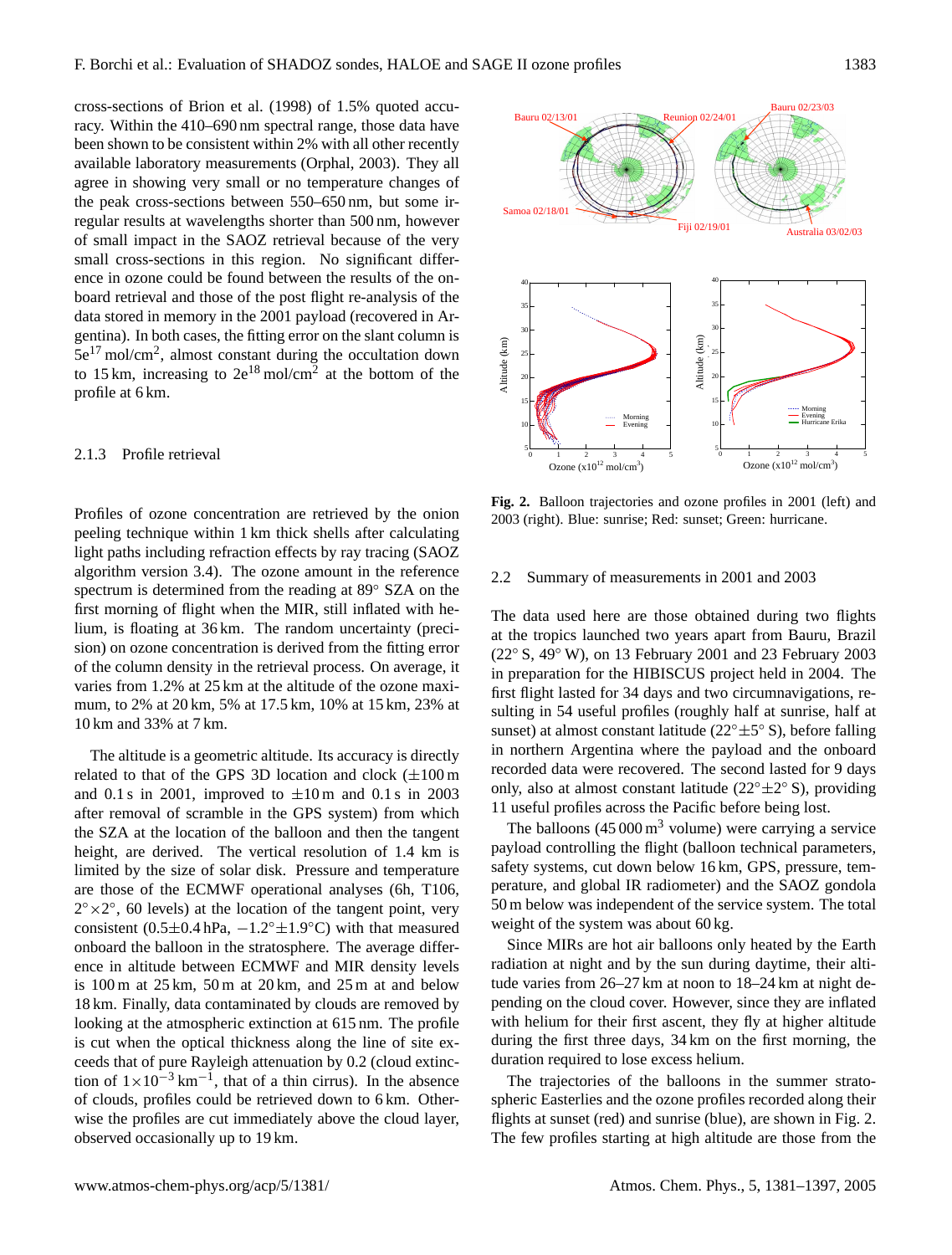

**Fig. 3.** Left: Stratospheric and tropospheric ozone lidar measurements at Reunion Island. The error bars indicate shot noise. Note the drop at 20 km between lower and higher channels. Right: comparison between average lidar on 1, 4 and 23 February and SAOZ measurements on 24 February in the morning and the evening. The error bars indicate SAOZ random errors derived from the spectral fit.

first days of flight. The ozone concentration along the flight is almost constant in the lower stratosphere, but highly variable in the upper troposphere between 12 and 19 km. The profile departing most from the mean is that observed near the hurricane in 2003 (green line in Fig. 2) showing a remarkable upward shift up to 19 km.

# **3 Validation of SAOZ altitude registration and precision**

In complement to the error analysis already provided, the quality of the SAOZ measurements has been evaluated by two independent methods. The first is a comparison with stratospheric and tropospheric lidar observations at Reunion Island in the Indian Ocean, which could be performed during an overpass of the balloon close to the station. The event provided a unique opportunity for checking the altitude registration as well the accuracy of the SAOZ retrieval. The second method proposed is to evaluate the precision of the ozone measurements from their variability, after subtracting the contribution of horizontal and vertical transport by the use of adequate proxies derived from ECMWF analyses.

3.1 Validation of altitude registration from lidar at Reunion Island

The 2001 flight passed close to the NDSC (Network for Detection of Stratospheric Change) and SHADOZ station of Reunion Island, where three instruments could be activated for simultaneous measurements: a tropospheric ozone lidar (Baray et al., 1999), a dial stratospheric ozone lidar (Portafaix et al., 2003) and a dedicated ozonesonde ascent. Since other ascents of the SHADOZ network are available along the balloon flights, the comparison with the



**Fig. 4.** Percent difference between SAOZ and lidar ozone (red), and after shifting SAOZ up by 50 m (blue). The black solid line indicates the sum of SAOZ and lidar random errors.

ozonesonde will not be considered here, but together with the others in the next section. Only the lidar measurements will be compared, whose unique characteristic is to provide a precise  $(\pm 25 \,\mathrm{m})$  check of the altitude registration.

The MIR passed close to Reunion Island on the afternoon of 24 February. The closest SAOZ measurements are those of the morning and the evening of the same day when the tangent points at 20 km were located respectively at 22◦ S, 70.7◦ E (1400 km East of the station) and 21.2◦ S, 51◦ E (400 km West). The first was performed in clear sky down to 7 km, while the second was stopped at 16 km because of the presence of high-level clouds. The stratospheric ozone lidar could be activated for 168 min during the evening of February 23 prior to the MIR pass, while the troposphere lidar performed during the same night but from 3 to 8 km only.

Figure 3 shows all lidar measurements made on the evening of 23 February as well as two other tropospheric profiles performed earlier in the month, on 1 and 4 February, reaching higher altitudes. Also shown by error bars is the shot noise of the stratospheric lidar (only every kilometre for clarity). A drop could be seen in the error bars at 20 km at the transition between lidar lower and higher channels. The uncertainty of the tropospheric ozone lidar (Baray et al., 1999) is estimated as  $10$  ppb (7 mol/cm<sup>3</sup> at  $10$  km, about  $10\%$ ). The comparison between lidar and SAOZ ozone profiles is displayed on the right side of Fig. 3, the SAOZ data being represented by error bars. The measurements are consistent within their error bars with the exception of a single point at 25 km which is likely due to the relatively poor (1.4 km vertical and 200 km horizontal) resolution of SAOZ compared to that of the lidar.

A possible bias in the SAOZ altitude registration has been investigated by looking at the change of average standard deviation between the two measurements when shifting the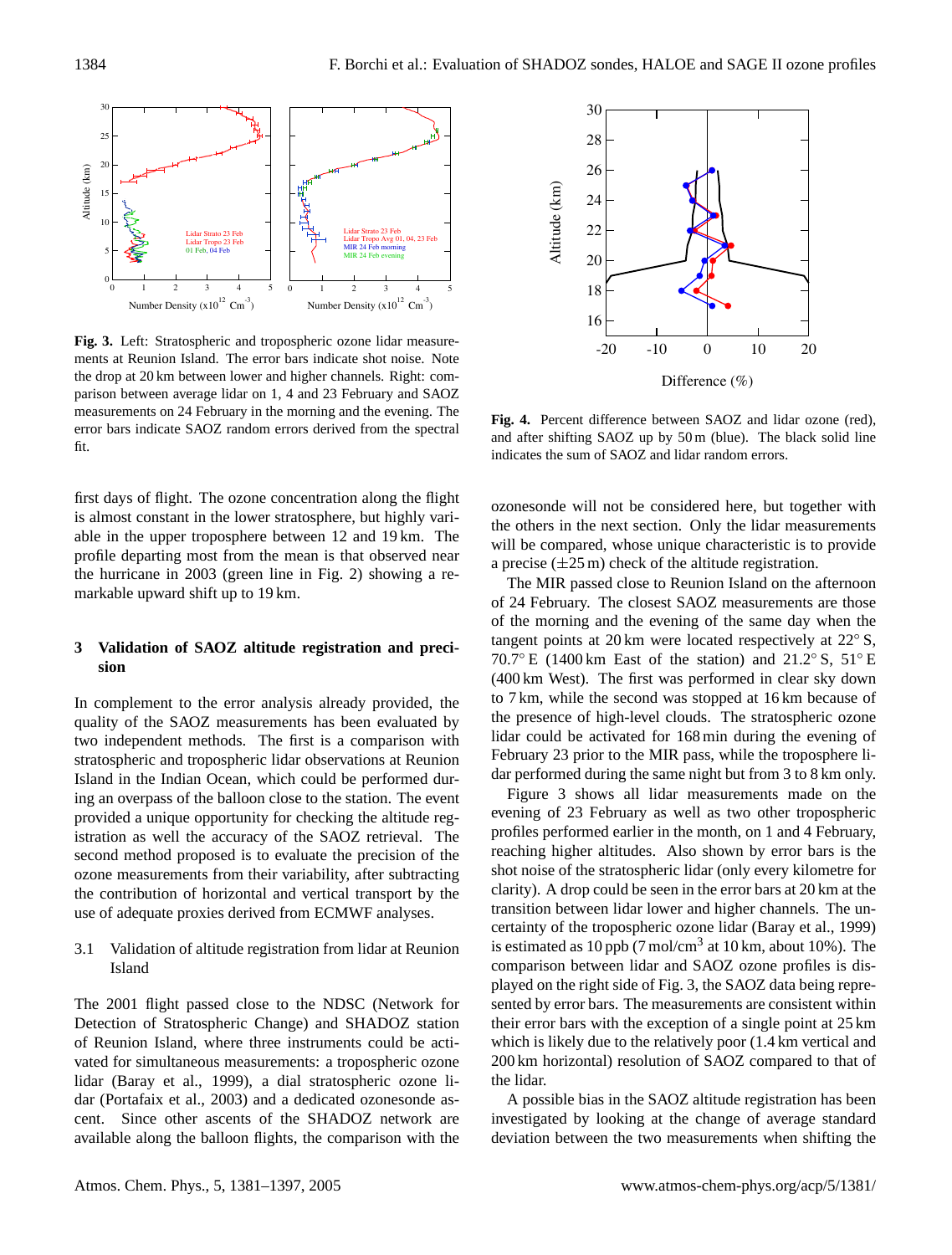**Table 1.** Variation of SAOZ-LIDAR difference between 17–24 km after shifting SAOZ by DZ meters.

| DZ(m)  | Bias $(\%)$ | Standard Dev. % |
|--------|-------------|-----------------|
| $+200$ | $-7.1$      | 4.6             |
| $+100$ | $-3.1$      | 3.1             |
| $+50$  | $-1.1$      | 2.8             |
| $+30$  | $-0.05$     | 2.7             |
| $+25$  | $-0.05$     | 2.8             |
| 0      | 1.0         | 3.0             |
| $-50$  | 3.0         | 3.4             |
| $-100$ | 5.0         | 4.1             |



**Fig. 5.** Zonal variability of ozone concentration in 2001 and 2003 (Pacific only). Left: percent; Right: number density.

SAOZ altitude in the 17–24 km altitude range where the ozone gradient is the strongest. The results of the calculations are shown in Table 1. The impact of a vertical shift of 50 m on the profile of the SAOZ-lidar difference can be seen in Fig. 4. A minimum standard deviation corresponding to a minimum slope of the difference is reached for a SAOZ shift up by about 30 m. Since this is the precision of the lidar altitude, it is barely significant, as well as the corresponding bias. The SAOZ and lidar profiles are thus very consistent in both altitude registration (−30±25 m) and ozone concentration  $(0.05 \pm 2.7\%)$ .

# 3.2 Evaluation of SAOZ precision from ozone zonal variability

The variability (standard deviation compared to the mean) of ozone concentration along the flight track in 2001 and 2003 is shown in Fig. 5 (percent on the left, concentration on the right). In the stratosphere, above 20 km, the figures are very similar in both years showing low variability  $(<5\%)$ . Below 20 km the variability increases, reaching a maximum of 40% (in 2001) at 14 km in the TTL and then decreases at lower altitude. The picture is a little different in 2003 over the Pacific where the ozone is less variable below the tropopause



**Fig. 6.** Analysis of contributions to ozone variability in 2001: **(a)** number density; **(b)** MR on isentropic surfaces; **(c)** after removing horizontal transport; **(d)** red, after removing vertical and horizontal transport; **(e)** bold, SAOZ random error estimate from spectral fit.

at about 16 km, but larger immediately above between 17– 19 km due to the influence of the hurricane.

Apart from random errors, several mechanisms could contribute to the variability, e.g. horizontal and vertical transport, convective lifting of ozone poor air from oceanic surfaces and photochemical production by precursors. A wellknown feature of upper tropospheric ozone in the tropics is the wave number one distribution displaying a maximum over the Atlantic and Africa and a minimum over Western Pacific (Thompson et al., 2003b).

5 tion with the altitude difference between the 370 K and 340 K Although the study of mechanisms controlling the ozone distribution in the tropics is beyond the scope of this paper, we propose a method for removing the impact of horizontal and vertical transport, resulting in a residual variability indicative of the measurement precision. The method is based on a multiple regression with several proxies all provided by ECMWF operational analyses interpolated at the location of the SAOZ tangent points. The impact of the longitudinal change of isentropic surface altitude is first removed by converting ozone number density at constant altitude into mixing ratios on potential temperature surfaces. The quasihorizontal transport is evaluated by correlating the ozone changes to that of potential vorticity (PV) on isentropic surfaces provided by the MIMOSA high-resolution contour advection model (Hauchecorne et al., 2002). The contribution of vertical convective transport is removed by correlaisentropic levels.

The results of the calculations applied to the SAOZ measurements of 2001 are shown in Fig. 6 where: (a) is the initial standard deviation of concentration at constant altitude levels; (b) is that of mixing ratios on isentropic surfaces; (c) is the residual after removing horizontal transport by correlation with PV; (d) is the remaining variability after removing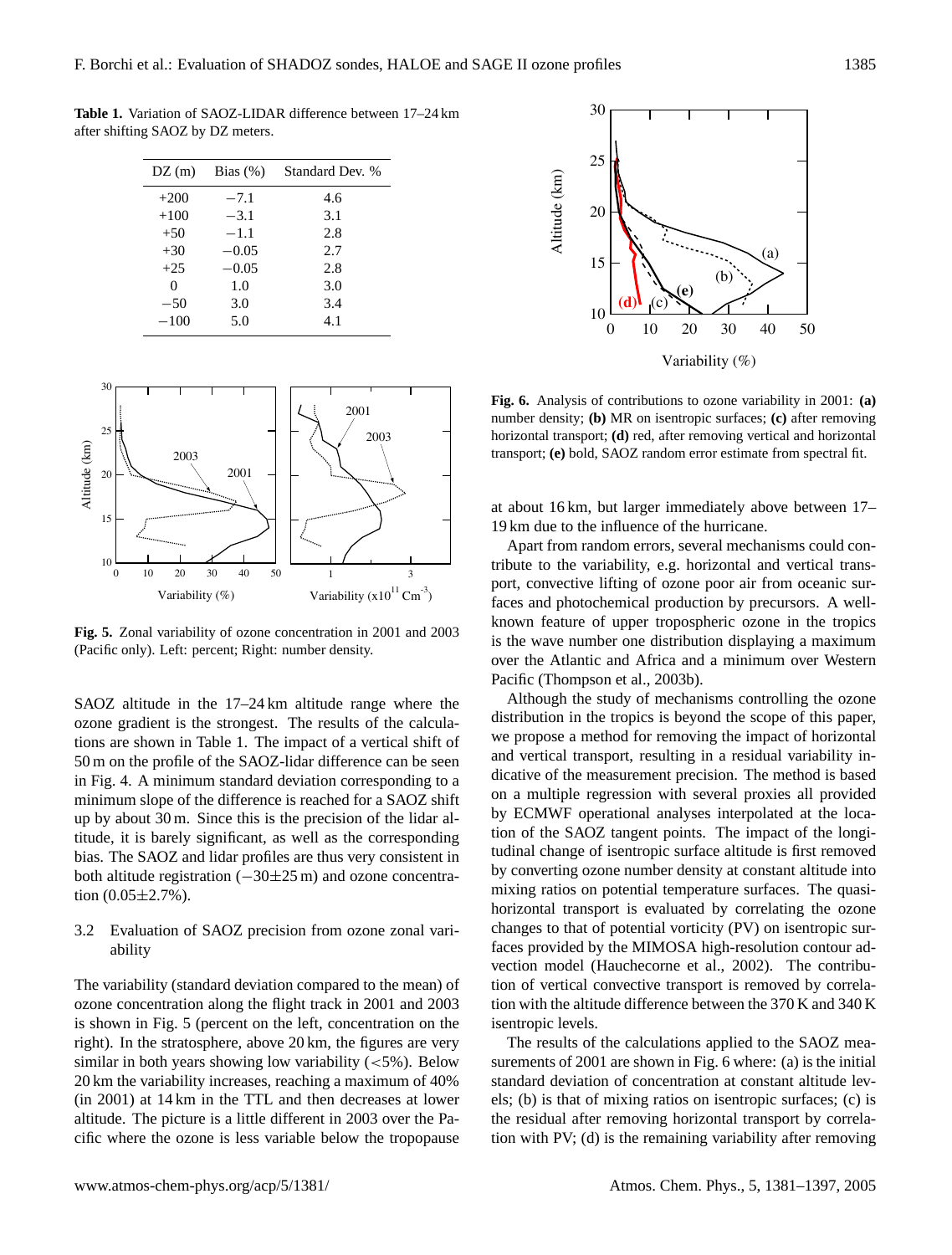| <b>Station</b>       | February          | March               | Total |
|----------------------|-------------------|---------------------|-------|
| 2001                 |                   |                     |       |
| Samoa                | 16, 23            | none                | 2.    |
| Fiji                 | 2, 9, 16, 23      | 2, 9, 19, 26        | 8     |
| Reunion Isl.<br>2003 | 2, 15, 21, 24, 28 | 7, 15, 21, 28       | 9     |
| Samoa<br>Fiji        | 7, 21, 28<br>21   | 7, 14, 21, 28<br>14 |       |

**Table 2.** SHADOZ selected ascents.

vertical convective transport, and (e) is the average SAOZ random error derived from the profile retrieval process. At all levels above 12 km the largest contribution is that of horizontal exchange. Convection becomes more important only below that level, its impact drops above the tropopause around 15.5–16 km, but is still present up to 19 km (the top of the TTL). Curiously, the final residual is smaller than SAOZ errors below about 18 km suggesting some overestimation of the error in the SAOZ spectral fit. The very likely explanation for that is the presence of a systematic error due to an interference with water vapour absorption bands in the visible missing in the spectroscopic HITRAN data base as shown recently by Coheur et al. (2002). If the residual variability, which may still include some photochemical signal, is adopted as an indicator of the random error, the precision of SAOZ ozone measurements would be 2% in the stratosphere, 5.7% at the tropopause and 6.5% at 12 km in the upper troposphere at 12 km. Measurement accuracy, after adding the uncertainty on ozone cross-sections and the water vapour systematic contribution, would be of about 3%  $(1.2e^{11} \text{ mol/cm}^3)$ at 25 km in the stratosphere,  $7\%$  (3.5e<sup>11</sup> mol/cm<sup>3</sup>) at the tropopause, and 15% (7.5 $e^{11}$  mol/cm<sup>3</sup>) at 12.5 km.

# **4 Comparison with SHADOZ, HALOE and SAGE II**

A number of ozone profiles close to the latitude and during the period of the MIR flights in 2001 and 2003 are available from the SHADOZ ozonesonde network as well as from two NASA space instruments, HALOE onboard UARS and SAGE II onboard ERBS. The comparison with those of SAOZ and the use of the PV correlation method described above allow studying the relative performances of each. The mathematical background used in this section is given in appendix A.

#### 4.1 SHADOZ ozonesonde network

The SHADOZ network was initiated by NASA in 1998 to develop a coordinated ozonesonde network at the tropics, putting together some 10–12 stations supported by incountry agencies or universities (Thompson et al., 2003a). Relevant stations at the latitude of the MIR flight are Reunion Island (21◦ S, 55.5◦ E) in the Indian Ocean and American Samoa (14.2◦ S, 171◦ W) and Fiji (18.1◦ S, 178◦ W) in the Western Pacific.

Ozone measurement at SHADOZ sites are made with balloon-borne ECC (Electrochemical Concentration Cell) ozonesondes coupled with a standard Vaïsala radiosonde and a sensor for relative humidity. However, as various stations prepare their sondes and process the raw data differently, and as each sonde is a new instrument, the evaluation of the precision and accuracy of the SHADOZ data is not straightforward. According to Thompson et al. (2003a), (a) the sonde precision is 5%; (b) integrated total ozone column amounts from the sonde profiles are usually to within 5% of independent measurements from ground-based instruments and overpass measurements from the TOMS satellite; (c) systematic variations in TOMS-sonde offsets and in ground-basedsonde offsets from station to station reflect biases in sonde technique as well as satellite retrieval; and finally (d) there is evidence for a zonal wave-one pattern in total and tropospheric ozone, but not in stratospheric ozone.

# 4.1.1 SHADOZ Data selection

The data used in this study are taken from the SHADOZ database [\(http://croc.gsfc.nasa.gov/shadoz/\)](http://croc.gsfc.nasa.gov/shadoz/). Ozone partial pressure is converted to number density using the radiosonde pressure and temperature. The altitude is a geopotential height.

The ascents selected are those of the weekly flights available in the database in February and March at each of the three stations in 2001, and at Samoa and Fiji only in 2003, since the MIR flight was limited to the Pacific on that year. The dates of the ascents are displayed in Table 2. In total, 19 events are available in 2001 and 9 in 2003.

## 4.1.2 Statistical comparison

The comparisons between ozonesonde and SAOZ mean profiles, difference and variability are displayed in Fig. 7 and the results are summarised in Tables 3 and 4 for the stratosphere and the troposphere respectively.

In the stratosphere above 20 km, the two mean profiles are very similar but shifted in altitude. The relative difference decreases with altitude. But the comparison improves when shifting down the sonde in altitude. In 2001, an average minimum deviation between 18 and 26 km is reached by shifting the sonde down by  $300\pm25$  m (dashed-dotted line). After applying this correction the average bias drops from −14.3±6.6% to −3.7±1.0% (sonde low biased compared to SAOZ). In 2003 over the Pacific, the optimum shift is even larger, 500 m, and the difference drops from −18.2±7.9% to −5.9±1.3%. A systematic and constant 300 m altitude shift of the sonde is not a surprise. It corresponds exactly to the lag expected from the known 50–60 s response time of the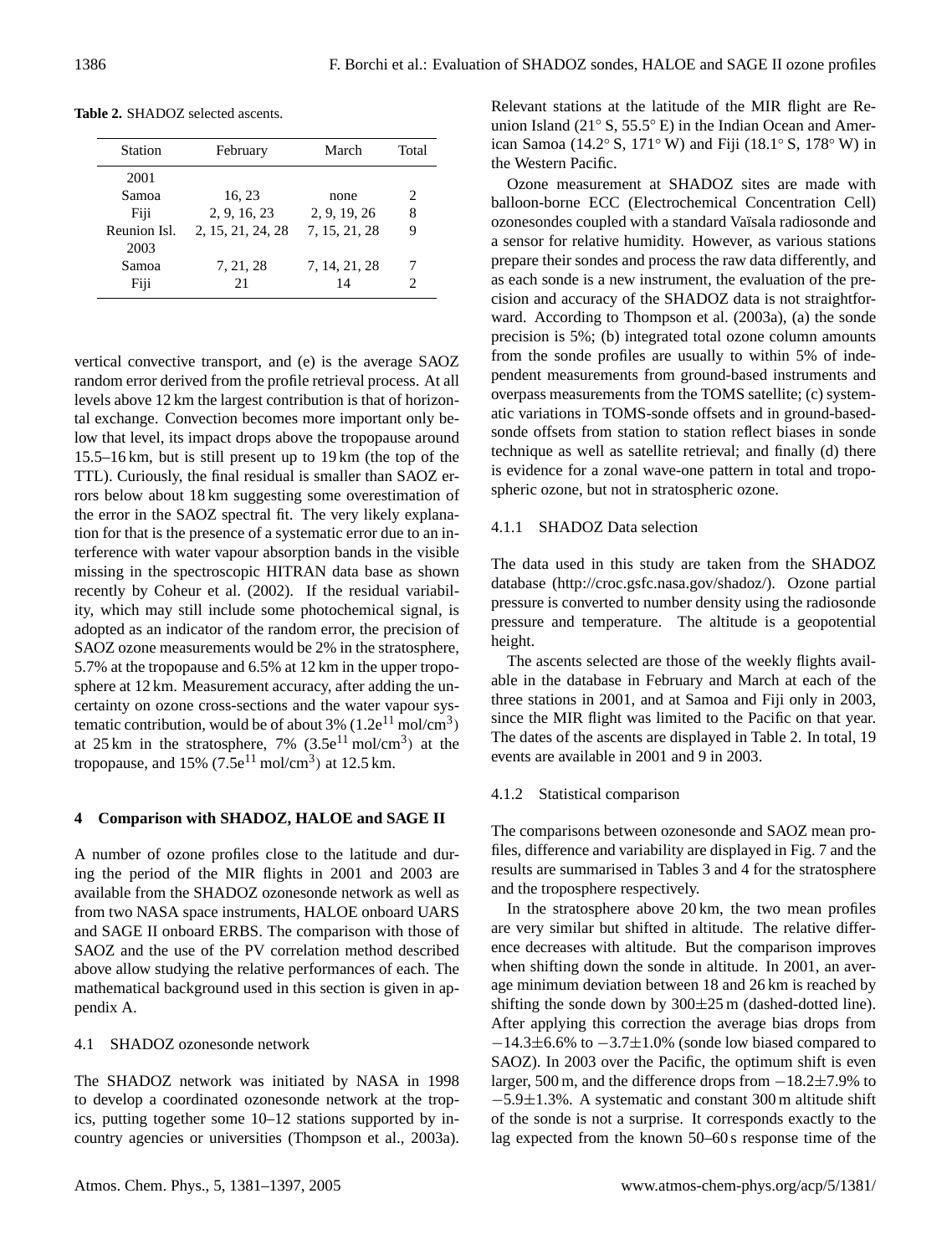

**Fig. 7.** Comparison between SHADOZ and SAOZ mean profiles. Top: 2001. Bottom: 2003. From left to right: mean profiles, percent difference, percent and absolute standard deviation. Solid line: SAOZ; dotted: SHADOZ; dotted-dashed: SHADOZ altitude adjusted.

**Table 3.** SHADOZ-SAOZ difference and variability in the stratosphere.

|      | Diff           | Diff <sup>%</sup> | Var SAOZ    | Var Shadoz  | Var SAOZ                     | Var Shadoz                   |
|------|----------------|-------------------|-------------|-------------|------------------------------|------------------------------|
|      | $\%$           | Alt adjusted      | $\%$        | $\%$        | $e^{10}$ mol/cm <sup>3</sup> | $e^{10}$ mol/cm <sup>3</sup> |
| 2001 | $-14.3\pm 6.6$ | $-3.7 \pm 1.0$    | $2.8 + 2.3$ | $5.3 + 2.7$ | $8.7 + 4.5$                  | $16.8 \pm 4.6$               |
| 2003 | $-18.2+7.9$    | $-5.9 + 1.3$      | $2.1 + 1.3$ | $4.8 + 2.0$ | $7.0 + 1.9$                  | $15.3 + 4.4$                 |

**Table 4.** SHADOZ-SAOZ difference and zonal variability in the troposphere.

|      | Diff            | Diff <sup>%</sup> | Var SAOZ        | Var Shadoz   | Var SAOZ                     | Var Shadoz                   |
|------|-----------------|-------------------|-----------------|--------------|------------------------------|------------------------------|
|      | $\%$            | Alt Adjusted      | $\%$            | $\%$         | $e^{10}$ mol/cm <sup>3</sup> | $e^{10}$ mol/cm <sup>3</sup> |
| 2001 | $-36.1 \pm 1.5$ | $-32\pm 6.3$      | $35.8 \pm 12.9$ | $48.3 + 24$  | $19.6 \pm 2.7$               | $16.8 \pm 4.6$               |
| 2003 | $-68.2+7.0$     | $-61.5 \pm 16.2$  | $20.1 + 12.3$   | $33.9 + 9.2$ | $13.9 \pm 10.9$              | $9.0 \pm 7.7$                |

ECC cell on a balloon ascending at 5–6 m/s (SPARC, 1998; Johnson et al., 2002). The 200 m additional shift in 2003 could be largely explained by the large latitude difference. Indeed on that year (Fig. 2) and in contrast to 2001 when the MIR passed close to the three stations, the balloon travelled across the Pacific at an average latitude of  $22.0 \pm 0.6$ ° S, that is 4◦ south of Fiji and 8◦ south of SAMOA where 7 of the 9 available ascents were performed.

For the best comparison with 19 sondes in 2001, the average bias with SAOZ in the stratosphere between 18 and 26 km after provision for the time lag is −3.7±1.0%. Finally, the standard deviation of the ozone profiles (right panels of Fig. 7 and Table 3) provides also an estimation of the relative precision of the sondes (5% or about  $16e^{10}$  mol/cm<sup>3</sup>), twice larger than that of SAOZ in the stratosphere.

In the upper troposphere below 18 km (Table 4), the sondes are low biased compared to SAOZ, by a larger amount over the Pacific in 2003 than over the whole latitudinal circle in 2001. But since tropospheric ozone is known to vary by more than a factor 2 between Africa/Atlantic and the West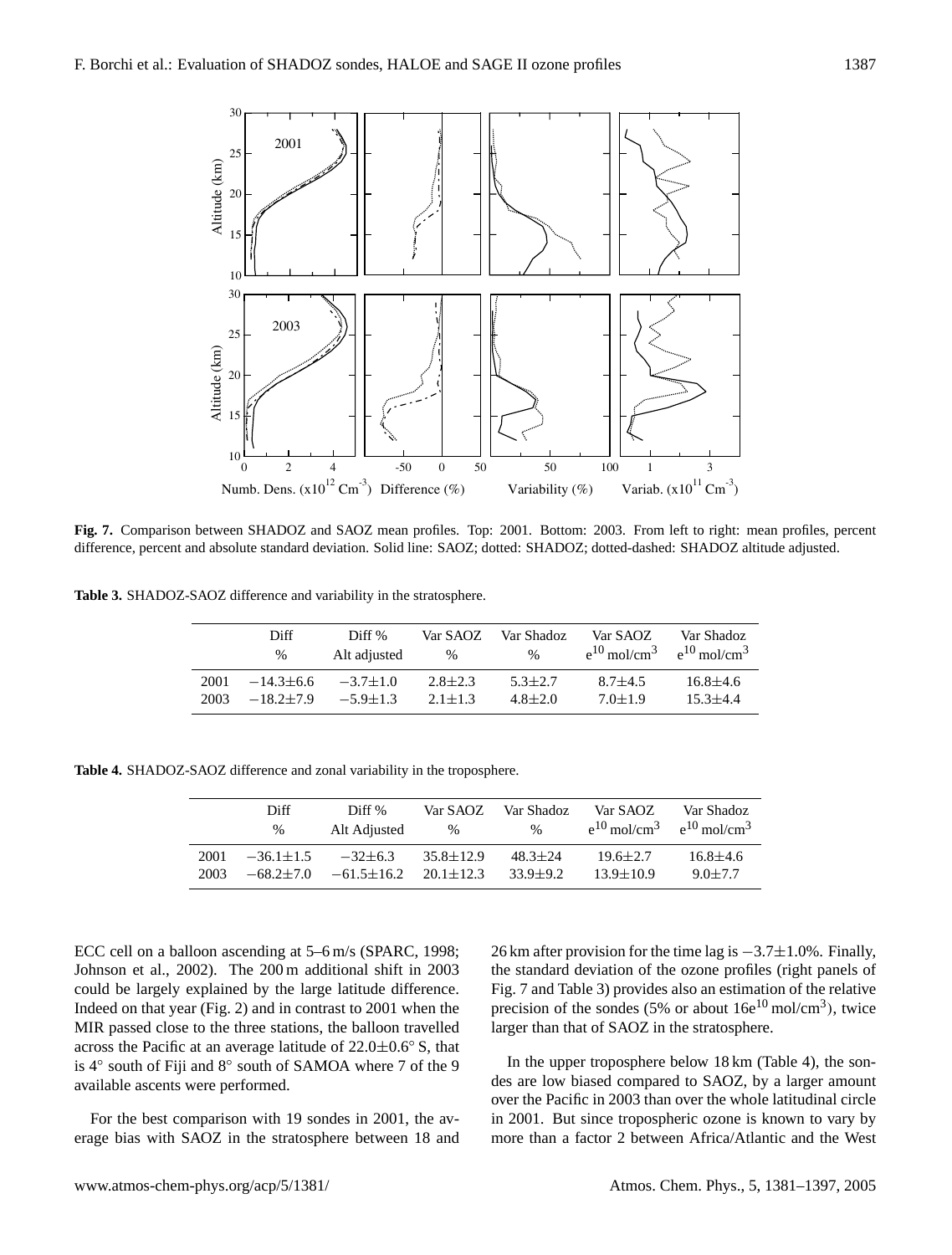

**Fig. 8.** SAOZ and ozonesondes below 20 km at the three SHADOZ stations in 2001. Left: profiles, right: percent difference. Solid line: SAOZ; Dotted: SHADOZ; Dotted-dashed: SHADOZ altitude corrected. From top to bottom: Samoa, Fiji February, Fiji March, and Reunion Island.

Pacific (Thompson et al., 2003b), the statistical comparison is not valid. Individual collocated comparisons only could be conclusive. However, it is worth noting the very similar amplitude of variability of the sondes and SAOZ measurements in the troposphere (Fig. 7, Table 4). This suggests that (i) their precision is very comparable and (ii) transport induced ozone variations at local scale in the upper troposphere are of the same origin of that observed at zonal scale.

4.1.3 Tropospheric ozone comparisons during MIR overpasses close to the SHADOZ stations

On average, the sondes of the three stations report less ozone in the troposphere than the MIR. However, this has little meaning since the tropospheric ozone is highly variable on a zonal scale. For example ozone concentrations are systematically larger at Reunion Island than over the Western Pacific, and also there are local episodic zero ozone layers over convective oceanic areas such as the South Pacific Convergence Zone (SPCZ). Collocated measurements only could be thus meaningful. Though no dedicated ascent is available, except at Reunion Island, several sondes are available at the three stations, less than a week apart from the MIR overpasses. The dates and differences in time, latitude and longitude between the closest ascents and the SAOZ measurements in 2001 are displayed in Table 5.

Though the MIR passed close to the stations, the observations are always separated by more than 400 km in distance. In addition, at several occasions the SAOZ measurements at the closest distance were limited to altitude levels above the tropopause at 16–17 km because of the presence of high convective clouds especially over the Western Pacific. Unfortunately and largely for these reasons, no ascent closer than 8 days could be found in 2003. Therefore, no reliable individual comparison is available for that year.

SAOZ and sonde profiles during the four overpasses and their average percent difference below 20 km are displayed in Fig. 8. The vertical shift of 300 m identified in the stratosphere has been applied to all sondes, but this has almost no impact on the comparison since the ozone vertical gradient is small in the troposphere. The factor two difference in ozone concentration between the Reunion and Western Pacific stations is consistent with that reported by Thompson et al. (2003b) for the tropospheric column. The three ascents of Reunion Island are similar within  $\pm 20\%$ . In contrast, those of Samoa and Fiji in the South Pacific Convergence Zone are highly variable, often displaying zero ozone layers in the vicinity of deep convective cells resulting from the lifting of ozone depleted air at the surface of the ocean (Kley et al., 1996; Oltmans et al., 2001).

8 around 15 km are better consistent, were carried within the The average difference between SAOZ and the sondes between 10 km or the lowest altitude of SAOZ measurements and 16 km (below the tropopause) is shown for each station in Table 6. No systematic difference is observed at Reunion Island, as between SAOZ and the tropospheric ozone lidar shown in section 3. In contrast, the sondes are low biased by 60–70% over the Pacific stations, even on the closest MIR overpass 2.5/3.8◦ south of Fiji in March. A possible explanation for that could be likely the frequent presence of near zero ozone layers associated with convective clouds in the sondes. Indeed, the GOES West satellite pictures (not shown) indicate that all ascents at the two Pacific stations, except on 9 March at Fiji where the SAOZ and sondes measurements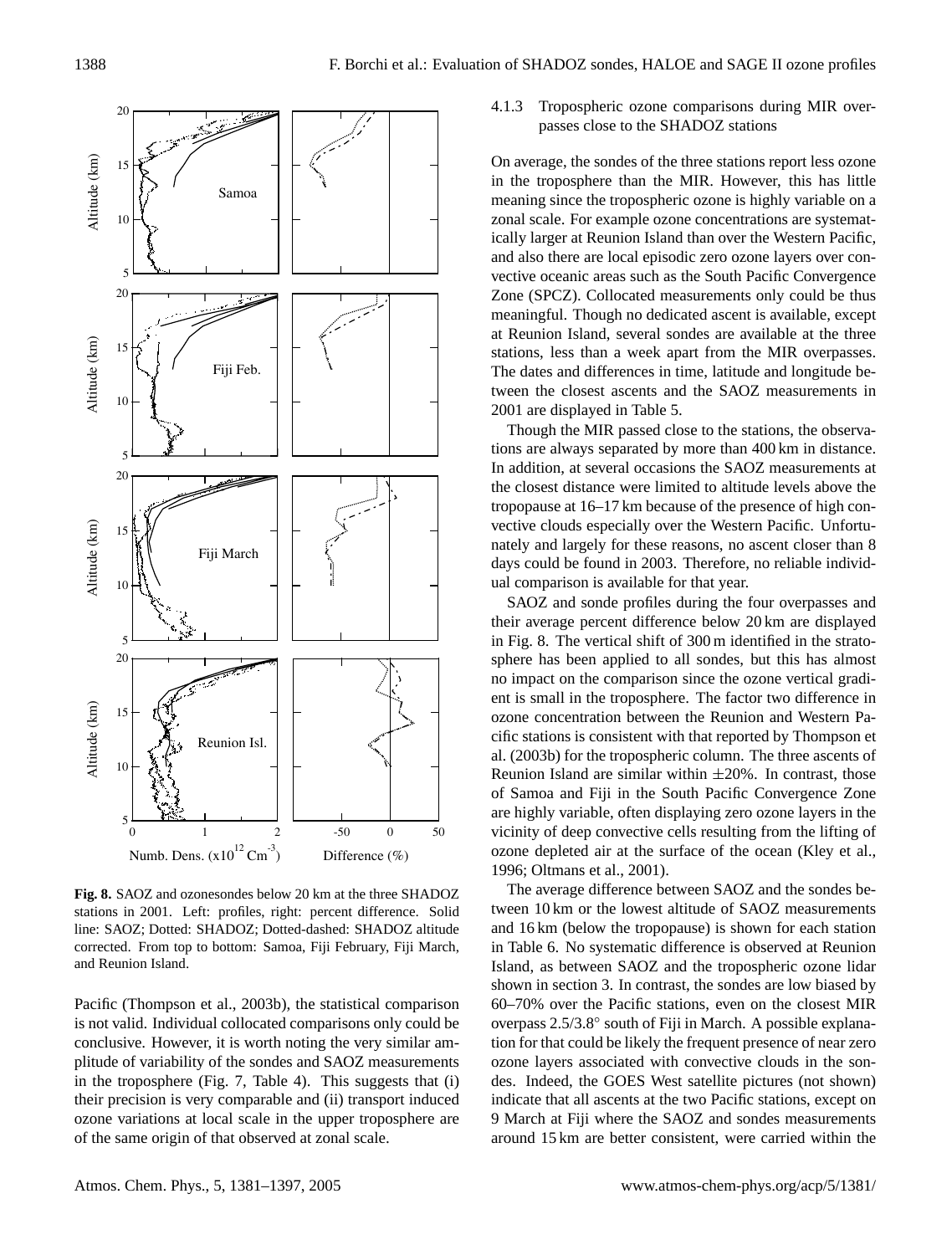| Station | SAOZ overpass  | SHADOZ ascent   | $\Delta$ Time (day) | $\Delta$ Lat (deg) | $\Delta$ Lon (deg) | Distance (km) |
|---------|----------------|-----------------|---------------------|--------------------|--------------------|---------------|
| Samoa   | 18–19 Feb.     | 16, 23 Feb.     | $2 - 5$             | $9.8 - 10.0$       | $2.7 - 15.8$       | 1150–2000     |
| Fiji    | 18–19 Feb.     | 16, 23 Feb.     | $2 - 5$             | $5.3 - 6.1$        | $4.4 - 17.9$       | 650-2000      |
| Fiji    | 8–9 Mar.       | 2, 9 Mar.       | $0 - 7$             | $-2.5/-3.8$        | $3.3 - 17.9$       | 500-1900      |
| Reunion | $24 - 25$ Feb. | 21, 24, 28 Feb. | $0 - 4$             | $0.1 - 1.0$        | $4.0 - 15.0$       | $400 - 1600$  |

**Table 5.** Date of SAOZ overpass and SHADOZ selected ascents in 2001.

**Table 6.** SHADOZ-SAOZ difference in the troposphere.

| <b>Station</b> | Difference %    |
|----------------|-----------------|
| Samoa          | $-72.0 \pm 5.7$ |
| Fiji Feb.      | $-65.0 \pm 4.2$ |
| Fiji Mar.      | $-56.7 \pm 7.2$ |
| Reunion        | $1.0 \pm 14.4$  |

convective belt of the SPCZ. In contrast the three sondes of Reunion Island were performed in cloud free conditions far south of the Intertropical Convergence Zone (ITCZ).

Since the remote sensing SAOZ measurements are restricted to cloud free areas and zero ozone layers have never been reported with this instrument, it is possible that the average SAOZ tropospheric ozone could be significantly high biased over oceanic convective areas. This remark applies also to all ground or space-based remote sensing measurements. It could explain at least part of the larger high bias between TOMS, SBUV and Dobson, and the SHADOZ sondes reported over oceanic areas and especially over the West Pacific (Thompson et al., 2003a).

In summary, when corrected for the known 50–60 s time constant of the ECC cell, the SHADOZ ozonesondes and SAOZ measurements are very consistent in the tropical stratosphere and in the cloud free troposphere. They show very little relative bias (−4%), insignificant compared to the cumulative uncertainty of both instruments, and a precision of 5% for the sondes very consistent with that claimed by previous evaluations. Finally a possible cause of systematic high bias in the remote measurements in the troposphere around oceanic convective regions has been identified, related to the low or near zero ozone layers frequently reported by the sondes within clouds, but which could not be observed remotely.

#### 4.2 HALOE V19

The HALogen Occultation Experiment (HALOE) on board the Upper Atmosphere Research Satellite (UARS), launched in September 1991 and still in operation, performs solar occultation measurements to infer high resolution mixing ratio profiles of trace gases (Russell et al., 1993). Ozone measurements are carried out in a channel centered at  $9.6 \mu m$ . The

**Table 7.** HALOE selected profiles.

| Date                   | Event     | Number   | Lat $\circ$ S          |
|------------------------|-----------|----------|------------------------|
| 2001                   |           |          |                        |
| 17-19 Feb.<br>4–6 Mar. | SS<br>SR. | 13<br>25 | 15.2/24.8<br>15.1/24.9 |
| 2003                   |           |          |                        |
| $4-6$ Feb.             | SS        | 14       | 15.8/23.0              |
| 19-20 Feb.             | SR        | 14       | 17.2/24.6              |

geometry of the UARS orbit (57◦ inclination, circular and 585 km with orbit period of 96 min) results in 15 sunrises and 15 sunsets daily, with tangent point locations during a day generally confined to small latitude bands which cycle over varying extremes, roughly every 36 days. This measurement strategy provides good longitudinal coverage on two latitude circles each day, one corresponding to the sunrise locations, and the other corresponding to the sunset locations. Latitude coverage of HALOE varies continuously over each UARS "month". The error estimates provided in the HALOE data files include random components due to noise and altitude dependent quasi-systematic errors due to uncertainties in aerosol corrections. Estimates of total uncertainty, including these systematic effects, range from about 5–10% in the middle and upper atmosphere, up to around 30% at 100 hPa (Bhatt et al., 1999).

### 4.2.1 HALOE data selection

The data in use here are those of version 19 available at [http://](http://haloedata.larc.nasa.gov/) [haloedata.larc.nasa.gov/.](http://haloedata.larc.nasa.gov/) The data selected for this study are a series of measurements on 13–15 consecutive orbits during or as close as possible to the balloon flight period, within the latitudinal range ( $20^{\circ} \pm 5^{\circ}$  S). Since the MIR travelled only over the Pacific in 2003, a sub-set of data has been built from orbits between 45◦ W and 150◦ E. The dates, the events and the latitude range of the HALOE measurements are displayed in Table 7.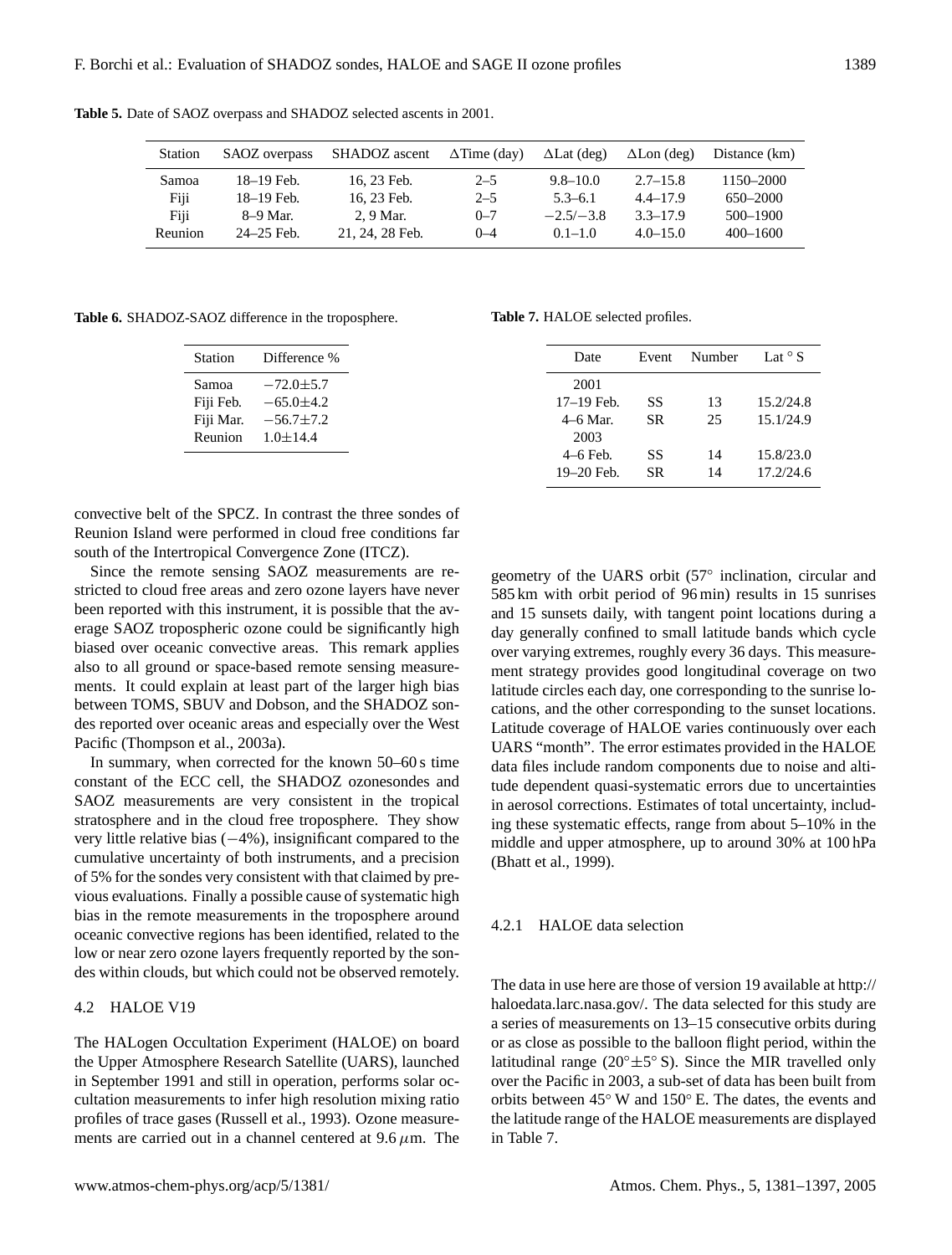

**Fig. 9.** Same as Fig. 7 for HALOE (dotted), altitude adjusted (dotted-dashed) and SAOZ (solid line) in 2001. The red lines show the variability after removal of horizontal transport. From top to bottom: 2001 SR, 2001 SS, 2003 SR and 2003 SS.

# 4.2.2 Comparison with SAOZ

The HALOE data available in the data files are ozone-mixing ratios. Since the SAOZ measured quantity is a number density, the HALOE data have been converted using NCEP (National Center for Environmental Prediction) pressure and temperature also provided in the data files.

The comparison between HALOE and SAOZ ozone profiles is displayed in Fig. 9 in the same format as in the previous section. Overall, the agreement is good in the stratosphere (no significant bias, comparable zonal variability though a little larger for HALOE). However, the agreement degrades rapidly below 22 km, where large differences with SAOZ of either altitude or ozone concentration, as well as variability are seen. Although the average difference in the stratosphere at altitudes above 22 km (Table 9) is insignificant at SR and SS (SunRise and SunSet) for the two years, the standard deviation improves by a factor 2 by shifting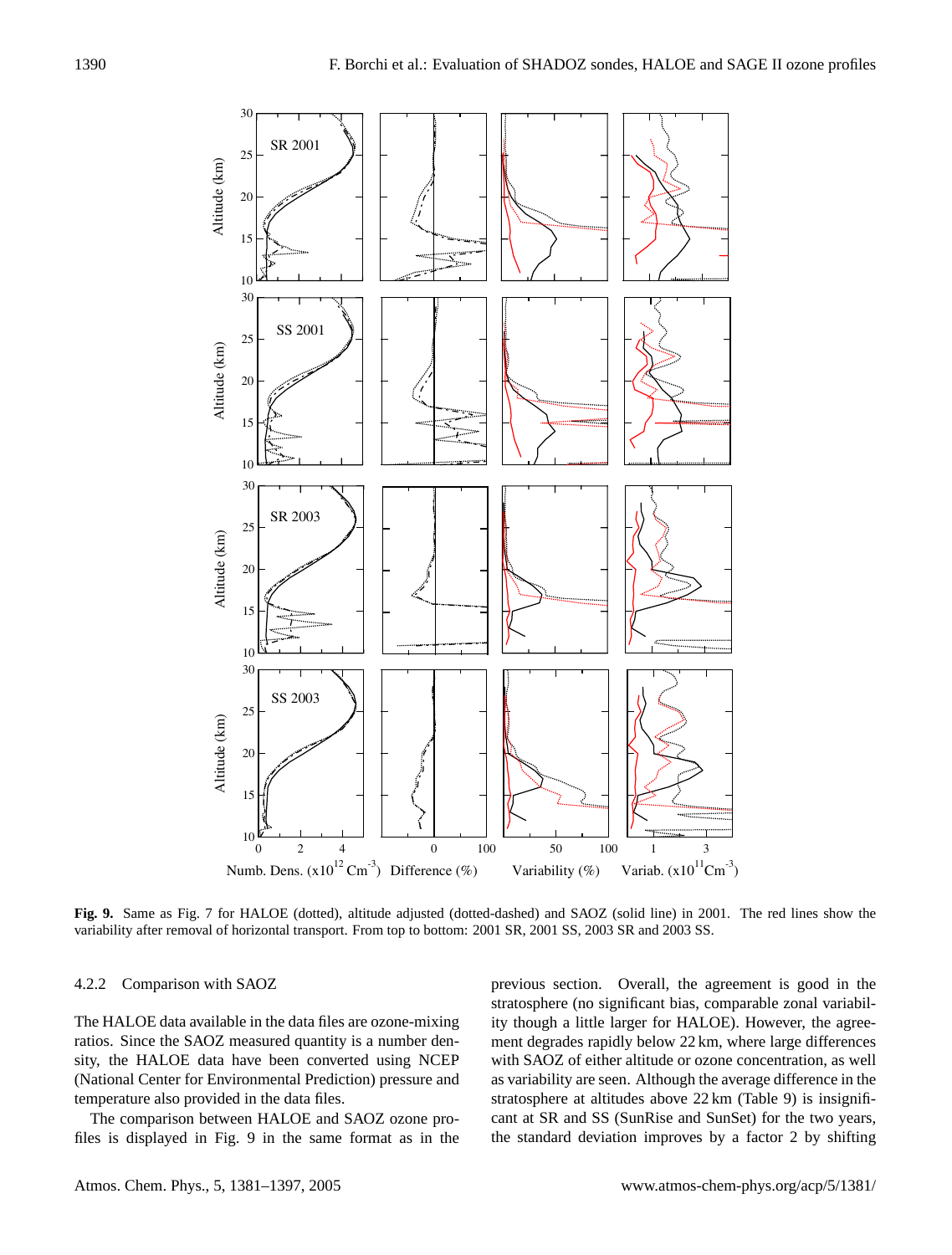**Table 8.** Altitude difference between SAOZ, SHADOZ, ECMWF and HALOE/NCEP air density profiles in 2001.

| SAOZ.<br>Altitude | AZ.<br><b>SHADOZ</b> | ΔZ.<br><b>ECMWF</b> | AZ.<br><b>HALOE SR</b> | ΔZ.<br><b>HALOE SS</b> |
|-------------------|----------------------|---------------------|------------------------|------------------------|
| (km)              | (m)                  | (m)                 | (m)                    | (m)                    |
| 10                | 30                   | 60                  | 160                    | 140                    |
| 15                | 0                    | 60                  | $-30$                  | $-60$                  |
| 20                | $-40$                | 20                  | 140                    | 140                    |
| 25                | $-40$                | 100                 | 230                    | 250                    |
| 30                | $\mathbf{\Omega}$    | 160                 | 300                    | 280                    |

down the HALOE profiles by 250–300 m in 2001 and 100– 150 m in 2003 (less significant because of the small number of SAOZ profiles).

The reason identified for this shift is a systematic difference in atmospheric density (or pressure) profiles between NCEP with which the HALOE VMR/pressure profiles are registered in altitude, and the SAOZ zonal average derived from actual MIR GPS, pressure and temperature measurements. The differences in altitude between the HALOE and SAOZ density profiles, as well as with those of ECMWF and the average geopotential height derived from the SHADOZ sondes at Reunion, Fiji and Samoa, are displayed in Table 8. An example of altitude dependence of the HALOE-SAOZ difference for SR in 2001 is shown in Fig. 10, the results for SS and 2003 (not shown) being very similar. SAOZ and SHADOZ altitudes are consistent between 10 and 30 km within  $\pm 50$  m. ECMWF is a shifted upwards by 20 m at 20 km to 160 m at 30 km, while the NCEP profiles at SR and SS are displaced by 140 m at 20 km and 300 m at 30 km. The shift could be due either to model analyses or systematic errors in pressure measurements (a difference of 300 m at 30 km altitude corresponds to a pressure change of only 0.5 hPa). However, the use of the single density profiles improves the ozone profile comparison. On average in 2001 the bias in ozone concentration between HALOE and SAOZ reduces to  $+0.5\pm1.2$ %. However a difference exists in the stratosphere between standard deviations of ozone concentration compared to zonal averages. After removing changes due to horizontal transport by the PV correlation technique (Fig. 9), the 4% residual variability of the HALOE data is slightly larger than the 2–2.5% of SAOZ, suggesting a precision about twice that of SAOZ.

The agreement between HALOE and SAOZ degrades rapidly below 22 km where the difference increases systematically on all events (Fig. 9). Below 22 km (but still above the tropopause) HALOE displays an increasing systematic bias compared to SAOZ. This behaviour is very similar to that found at the tropics when compared to SAGE II (Morris et al., 2002). The HALOE percent variability also in-



**Fig. 10.** Altitude difference between NCEP and SAOZ-MIR average density profiles at sunrise in 2001. Other events and year are very similar.

creases in this altitude range (but not the absolute variability), comparable to that of SAOZ. This indicates that if the bias was not due to a loss of ozone sensitivity but instead to altitude registration, useful information could be derived down to about 17 km. This is confirmed by the significant reduction of variability after applying the PV correlation method. However, nothing can be said about the origin of the bias, which could results either from a loss of ozone sensitivity (e.g. temperature dependence since the largest bias is observed at 17 km at the altitude of the cold point tropopause) or a progressively growing error in the HALOE altitude registration. The magnitude of the difference expressed in ozone concentration or altitude shift is shown in Table 10. It could be as large as 40% in ozone or 600–800 m at 18 km. Below that altitude, the variability of the HALOE profiles increases rapidly in both relative  $(>100\%)$  and absolute ( $>4e^{11}$  mol/cm<sup>3</sup>) units. The HALOE data appear little unreliable in the tropical troposphere.

#### 4.3 SAGE II v6.1 and 6.2

The Stratospheric Aerosols and Gas Experiment II (SAGE II) aboard the Earth Radiation Budget Satellite (ERBS), launched in October 1984 and still operational, utilizes the solar occultation method to retrieve ozone, water vapour, aerosols and  $NO<sub>2</sub>$  (Mauldin et al., 1985). Ozone measurements are carried out in a channel centered at 600 nm (Cunnold et al., 1989). ERBS orbits the Earth along a circular path at a distance of 610 km above the surface of the Earth with an inclination of 56◦ . Over the course of roughly 1 month, SAGE II records observations at latitudes between 70◦ S and 70◦ N. Thus, about 15 profiles for each event, sunrise and sunset, are available each month at given tropical latitude.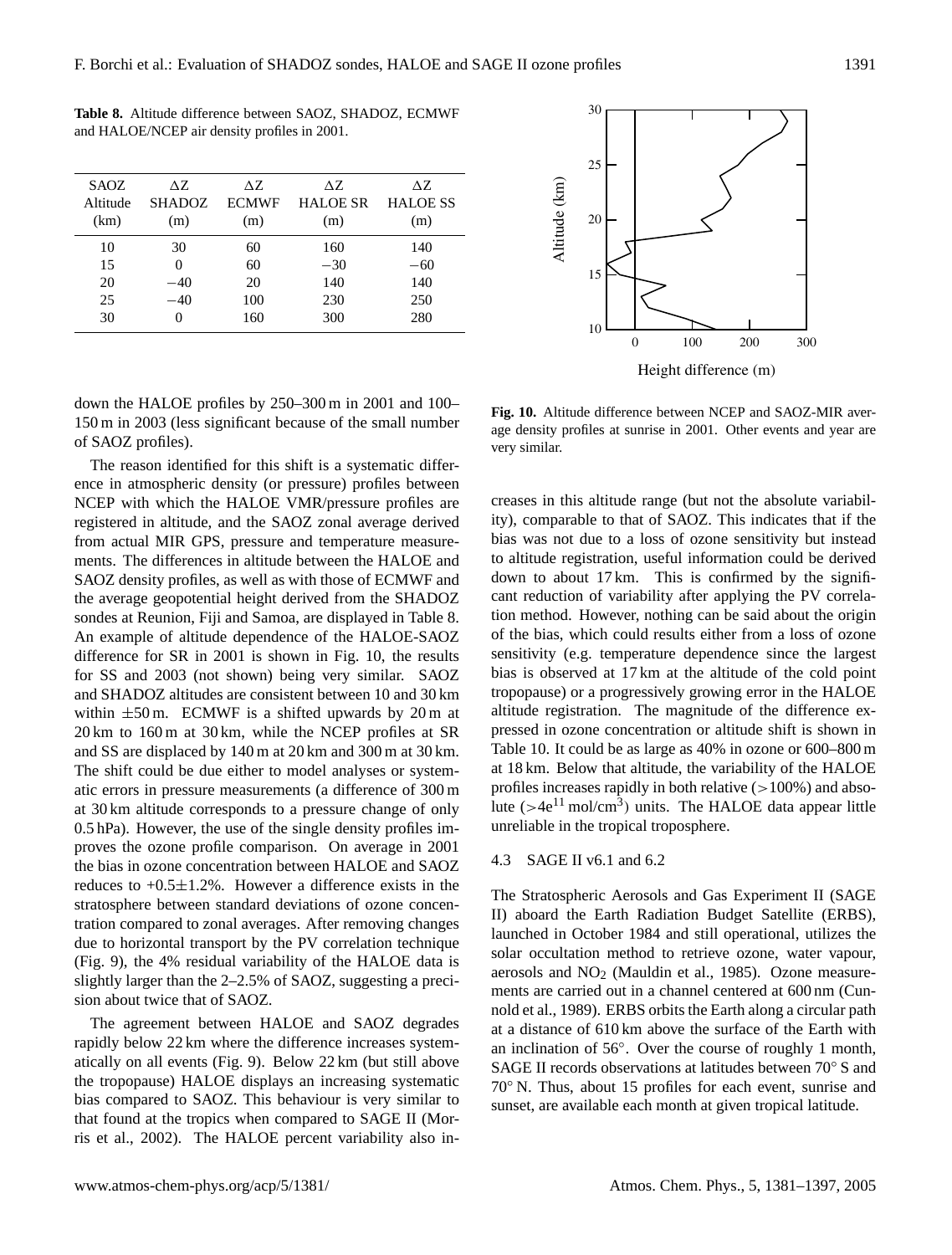|         | Diff<br>$\%$ | Diff %<br>Alt. adj. | Var SAOZ<br>% | Var Haloe<br>$\frac{0}{0}$ | Var SAOZ<br>$e^{10}$ mol/cm <sup>3</sup> | Var HALOE<br>$e^{10}$ mol/cm <sup>3</sup> |
|---------|--------------|---------------------|---------------|----------------------------|------------------------------------------|-------------------------------------------|
| 2001 SR | $0.1 + 1.9$  | $1.0 + 1.3$         | 4.2/2.5       | 4.1/3.8                    | 12.1/8.5                                 | 19.2/14.6                                 |
| 2001 SS | $-1.5+2.1$   | $0.1 + 1.0$         | 3.2/1.9       | 5.4/4.1                    | 8.1/5.9                                  | 14.5/9.8                                  |
| 2003 SR | $-1.3 + 1.5$ | $-0.7+0.8$          | 2.1/1.0       | 4.6/4.1                    | 7.0/3.3                                  | 14.0/12.3                                 |
| 2003 SS | $-0.4+2.2$   | $0.8 + 1.4$         | 2.1/1.0       | 3.5/3.1                    | 7.0/3.3                                  | 17.4/15.1                                 |

**Table 9.** Difference between HALOE and SAOZ above 22 km before and after altitude adjustment, and variability before/after removal of horizontal transport.

**Table 10.** Difference in ozone number density or altitude registration between HALOE and SAOZ below 22 km in 2001.

|    |       |       | Alt. (km) Diff % SR Diff % SS $\triangle$ Alt. m SR $\triangle$ Alt. m SS |       |
|----|-------|-------|---------------------------------------------------------------------------|-------|
| 22 | $-6$  | $-6$  | $-15$                                                                     | $-50$ |
| 21 | $-18$ | $-17$ | 230                                                                       | 135   |
| 20 | $-27$ | $-28$ | 475                                                                       | 370   |
| 19 | $-32$ | $-39$ | 630                                                                       | 585   |
| 18 | $-37$ | $-40$ | 635                                                                       | 835   |
| 17 | $-43$ | $-12$ | 925                                                                       |       |

In older versions of the algorithm, the precision of ozone measurements was usually less than 1% in the middle stratosphere, increasing to around 2% near the stratopause and the tropopause and to higher percentage in regions of very low ozone (Maney et al., 2001). A rough estimate, including uncertainty in cross sections and knowledge of spectral response, suggests uncertainties around 2.5% from all systematic sources (Maney et al., 2001). The main changes in version 6.1 are a better aerosol clearing and the inclusion of the absorption of the oxygen dimmer. Version 6.1 improved algorithms has led to reduce errors in altitude registration that resulted in a vertical resolution of 1 km, gridded at 0.5 km and the effects of clouds on ozone retrievals (Wang et al., 2002). Compared to previous versions, the change in ozone is 0.5%. The primary change of version 6.2 is an improvement of water vapour products and has no impact on ozone. The only change, which could have an impact, is the correction of an error in the interpolation of the NCEP meteorological data used to remove Rayleigh attenuation.

# 4.3.1 SAGE II data selection

The data in use here are those available on the SAGE II website [www.sage2.larc.nasa.gov.](www.sage2.larc.nasa.gov) For this study, they have been selected using the same collocation criteria as for HALOE. Selected profiles are displayed in Table 11. Both v6.1 and v6.2 are available for 2001, but only v6.2 for 2003. In addition, because of the short duration of the MIR flight in 2003, only sunrise data are available during the flight period for this year.

**Table 11.** SAGE II selected profiles.

| Date          | Event | Total | Latitude <sup>o</sup> S |
|---------------|-------|-------|-------------------------|
| 2001          |       |       |                         |
| $3-4$ Feb.    | SS    | 30    | 15.2/24.8               |
| $21 - 22$ Mar | SR.   | 16    | 15.1/24.7               |
| 2003          |       |       |                         |
| $7-8$ Mar.    | SR.   | 8     | 18.8/24.6               |

# 4.3.2 Change between v6.1 and v6.2 in 2001

The SAGE II data available are ozone number densities, which could be thus directly compared to that of SAOZ. The results of the comparison between v6.1, v6.2 and SAOZ are displayed in Fig. 11. As could be seen on mean profiles, the ozone maxima are a little larger at SR than SS, which could simply result from slight ozone increase between 3–4 February and 21–22 March. The v6.1 and v6.2 mean profiles are very similar at sunrise displaying a small high bias of 4.5% and 5.3% respectively compared to SAOZ in the stratosphere and a low bias of 60% in the troposphere. However since the MIR started on 19 February the bias in the stratosphere is little significant. The altitude difference with SAOZ is of the order of  $+60/+80$  m for both versions. The main change is in the variability, which drops significantly between 18 and 25 km from v6.1 to v6.2, close to that of SAOZ for v6.2 above 18 km. A little different are the results of the comparison at sunset where the v6.1 mean profile is shifted up by 300 m compared to v6.2 and 450 m to SAOZ. After correction for this altitude shift, the bias relative to SAOZ is 0.4 $\pm$ 1.8% for v6.1 and 2.4 $\pm$ 2.9% for v6.2 that is little significant in the stratosphere, but again low by 50–60% in the troposphere. The variability is unchanged between the two versions.

In summary, v6.2 compares better than v6.1 with SAOZ, the main improvements being a smaller variability at SR and a better altitude registration at SS.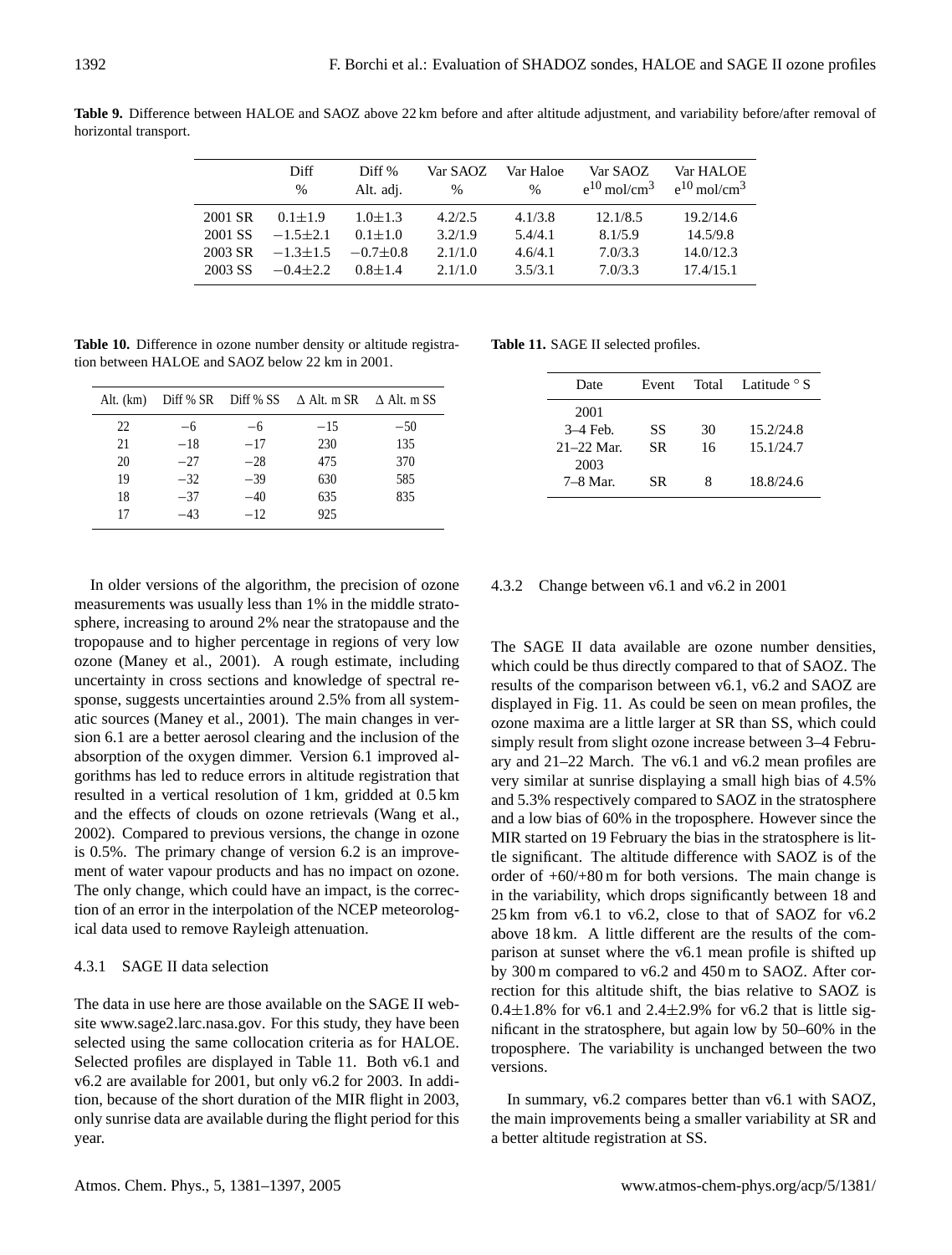

**Fig. 11.** Same as Fig. 7 for SAGE v6.1 (dotted), SAGE v6.2 (dotted-dashed) and SAOZ (solid) in 2001. Top SR, bottom SS.

# 4.3.3 Comparison between SAGE v6.2 and SAOZ in 2001 and 2003

The SAGE v6.2 and SAOZ profiles of 2001 and 2003 are compared in Fig. 12. Though the number of profiles is more limited, the results of the comparison between v6.2 and SAOZ at sunrise over the Pacific in 2003 confirm the conclusions of 2001: small SAGE altitude shift up by 100–250 m and small high ozone bias of 2–5% in the stratosphere, large low bias of 60% in the troposphere. Also shown in the right panels of Fig. 12 is the percent and number density variability for each event before (black) and after (red) removal of horizontal transport by correlation with PV. Above 20 km in the stratosphere, the variability of SAGE and SAOZ is very similar (Table 12), suggesting that the precision of the measurements of both instruments is of comparable magnitude, about 2–2.5%.

The altitude high bias in the lower stratosphere is a wellknown feature of SAGE II, thought to be due to a bias in the solar edge detection algorithm in the presence of a strong gradient in the 1020 nm extinction profile (SPARC, 1998). However, the bias between SAOZ and SAGE II v6.2 in the tropics is smaller than the 300–500 m found with the 5.96 version. The small high ozone bias relative to SAOZ of 2.4% at SS for the 3–4 February 2001 and 5.3% at SR for 21– 22 March, is also consistent to that found between SAGE II and HALOE around 20–25 km by Randal et al. (2003) and the sondes (5%) over Hilo in the Northern tropics (Wang et al., 2002). The small SAGE high bias could be explained by the 2% smaller absorption cross-sections of Shettle and Anderson (1994) in use in the SAGE retrieval compared to that of Brion et al. (1985) used by SAOZ (Bazureau, 2001).

Finally, the comparable precision of the SAGE broadband channels and the SAOZ spectral measurements suggests that aerosol and Rayleigh attenuation are efficiently removed in the SAGE v6.2 retrieval algorithm.

SAOZ systematic differences, confirms the agreement previ-The results of the comparison between SAGE v6.2 and SAOZ in the stratosphere therefore fully confirm previous estimations, but the difference dramatically increases below 19 km, SAGE displaying a systematic 50–60% low bias, as well as 40–60% variability after removal of horizontal transport compared to the 5–10% of SAOZ. The underestimation by 50% of tropospheric ozone by SAGE, is similar to that already reported between SAGE and ozonesondes at the tropics (Kar et al., 2002; Wang et al., 2002), attributed to the high sensitivity of the retrieved ozone abundance to the background (electronic offset) of the SAGE II 525 nm channel. Indirectly, the similarity of the SAGE-sondes and SAGEously found between SAOZ and sondes. However, although the SAGE precision in the troposphere is certainly worse than that of the sondes and SAOZ, the significant correlation with PV, suggests, as concluded by Kar et al. (2002), that useful information on tropospheric ozone could be derived from SAGE II.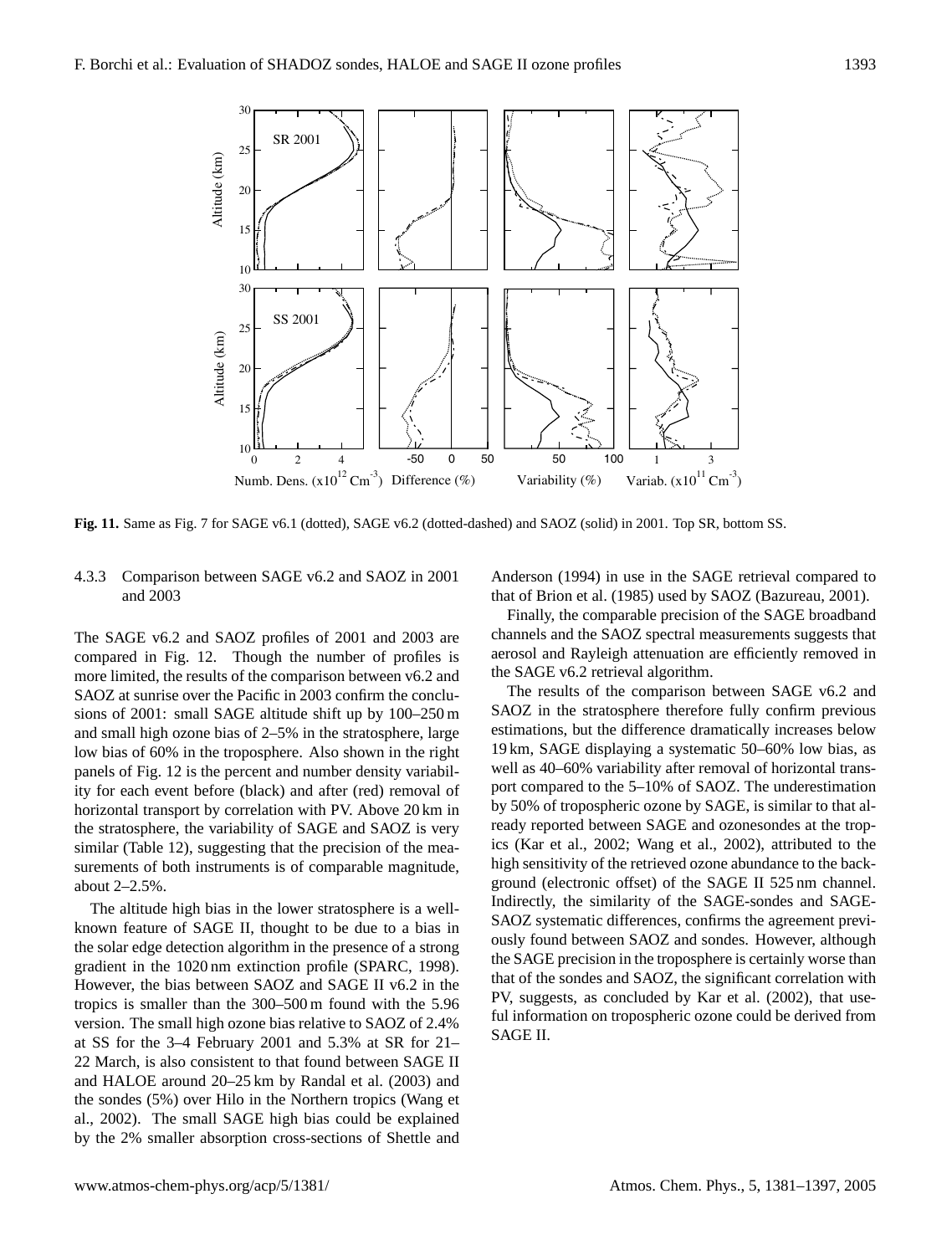

**Fig. 12.** Same as Fig. 7 for SAGE v6.2 (dotted), altitude adjusted (dotted-dashed) and SAOZ (solid). The red lines show the variability after removal of horizontal transport. From top to bottom: 2001 SR, 2001 SS and 2003 SR.

**Table 12.** Difference between SAGE v6.2 and SAOZ above 20 km before and after altitude adjustment and variability before/after removal of horizontal transport.

| Diff<br>$\%$   | Diff %<br>Alt. adj. | Var SAOZ<br>$\%$ | Var SAGE.<br>$\%$ | Var SAOZ<br>$e^{10}$ mol/cm <sup>3</sup> | Var SAGE<br>$e^{10}$ mol/cm <sup>3</sup> |
|----------------|---------------------|------------------|-------------------|------------------------------------------|------------------------------------------|
| $3.9 + 1.6$    | $5.3 \pm 0.7$       | 4.2/2.5          | 3.8/2.3           | 12.1/8.5                                 | 13.1/8.8                                 |
| $0.4 + 3.8$    | $2.4 + 2.9$         | 3.2/1.9          | 4.1/2.1           | 8.1/5.9                                  | 12.6/9.0                                 |
| $-2.2 \pm 3.1$ | $0.9 + 1.0$         | 2.1/1.0          | 3.5/2.6           | 7.0/3.3                                  | 12.2/8.7                                 |
|                |                     |                  |                   |                                          |                                          |

#### **5 Summary**

Ozone profiles from 10 to 26 km have been obtained at almost constant latitude  $(20 \pm 5^{\circ} S)$  in the tropics using SAOZ UV-Vis spectrometers flown onboard long duration balloons in 2001 and 2003. The error analysis, confirmed by comparisons with tropospheric and stratospheric ozone lidars, indicates that the precision of the measurements is better than 2% in the stratosphere (3.5% accuracy) and 5–6% in the troposphere (12% and 25% accuracy at 15 km and 10 km respectively). The degradation of accuracy at decreasing altitude might result from spectral interference with water vapour absorption bands recently identified but not introduced yet in the retrieval algorithm. Between 17 and 24 km where the ozone gradient is the largest, SAOZ profiles agree with that of the lidar within −30±25 m in altitude and 0.05±2.7% in ozone concentration.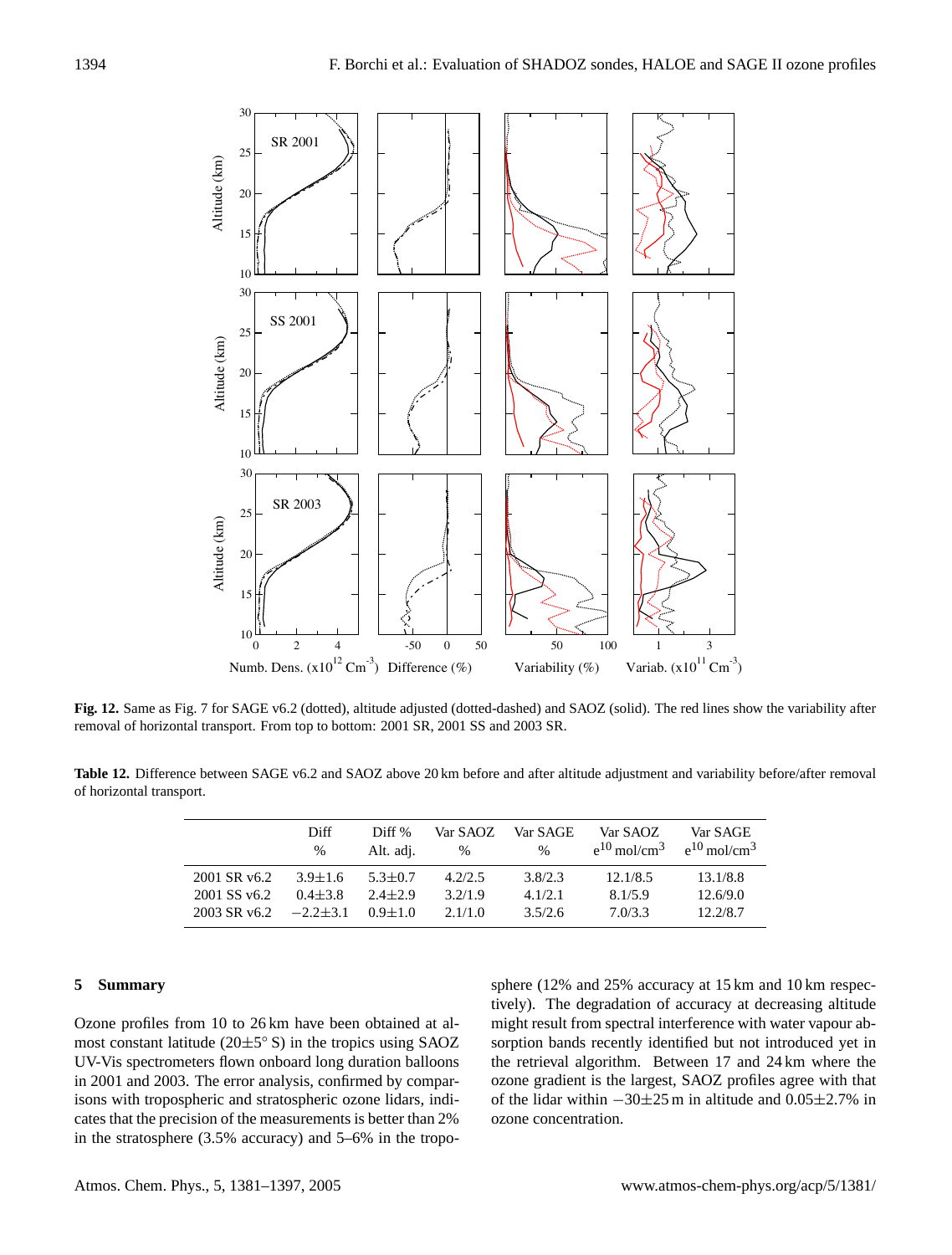| Instrument                                                 | Precision             | <b>Bias</b>                    | Alt Registr.                                                        | Remark                              |
|------------------------------------------------------------|-----------------------|--------------------------------|---------------------------------------------------------------------|-------------------------------------|
| SAOZ<br>Ozonesondes<br>HALOE $Z > 22$ km<br><b>SAGE II</b> | 2 %<br>5%<br>4%<br>2% | $-4%$<br>$~<~1\%$<br>$+2 - 4%$ | $-30\pm 25$ mm<br>$+300 \,\mathrm{m}$<br>${<}100m$<br>$+150\pm50$ m | Bias or Alt degrading rapidly below |

**Table 13.** Summary of performances in the stratosphere.

**Table 14.** Summary of performances in the upper troposphere.

| Instrument     | Precision | <b>Bias</b> | Remark                |
|----------------|-----------|-------------|-----------------------|
| SAOZ.          | $5 - 10%$ |             |                       |
| Ozonesondes    | 5%        | $0\%$       | Cloud free conditions |
| <b>HALOE</b>   | $>100\%$  | NA          |                       |
| <b>SAGE II</b> | 50 %      | $-50%$      |                       |
|                |           |             |                       |

According to the SAOZ measurements, the variability of the ozone concentration along a latitudinal circle at 20◦ S in the SH summer would be smaller than 3–4% above 20 km. But it increases rapidly below in the Tropical Tropopause Layer (TTL) up to a maximum of 50% at 14–15 km immediately below the tropopause. The high correlation between PV and ozone suggests that most of this variability can be attributed to horizontal exchange, while, as shown by the positive correlation with a convection index, vertical transport also contributes in the troposphere. The residual variability of the SAOZ ozone profiles after removal of the impact of horizontal and vertical transport that is the sum of the precision of the measurements and other processes such as ozone chemical or lightning production, is 2% in the stratosphere, 5.7% at the tropopause and 6.5% at 12 km in the upper troposphere.

The performances of the SHADOZ ozonesondes network, HALOE and SAGE II in the tropics have been studied by comparison with SAOZ measurements. The findings are summarised in Table 13 for the stratosphere and Table 14 for the upper troposphere. In the stratosphere, the main discrepancies arise from differences in altitude, particularly sensitive between 20 and 26 km because of the strong gradient of ozone concentration in the tropics. In respect to SAOZ, the ozonesondes are found shifted up by 300 m, consistent with the known 50–60 s time constant of the electrochemical cell. HALOE is found shifted up by about the same. But in that case the reason identified is a systematic bias between the NCEP pressure vertical profile with which the HALOE altitude is registered, compared to that of SAOZ as well as ECMWF. A shift up by 100–200 m compared to SAOZ is observed in the SAGE profiles thought to be due to a bias in the solar edge detection algorithm, but of smaller amplitude than previously thought. After taking into account those vertical displacements, the relative ozone bias compared to SAOZ is insignificant (<1%) for HALOE, a little low (−4%) for the sondes and a little high (2–4%) for SAGE II. Finally, the respective precisions of the instruments have been derived from the zonal variability of ozone concentration after removing the impact oh horizontal transport by correlation with PV. According to this analysis, the best precision (2%), similar to that of SAOZ, is reached by SAGE II, while the HALOE (4%) and the sondes (5%) measurements could be little less precise. All the above figures are generally very consistent with the results of previous comparisons between the instruments, as well as known causes of errors of each of them.

The only feature not explained is the increasing systematic low bias of HALOE compared to others at altitudes below 22 km, which could be caused either by a bias in altitude registration or in ozone concentration. It is similar to that reported between SAGE and HALOE in the tropics by Morris et al. (2002), but for which no explanation could be proposed. The only new piece of information we can provide here is that since it exists also with SAOZ, it must be attributed to HALOE.

At lower altitude in the upper troposphere, the SAOZ measurements are found consistent with those of the sondes and the lidar at Reunion Island, and biased high by 60% on average compared to ozonesondes over the Western Pacific, at American Samoa and Fiji. The likely explanation is the frequent occurrence of near zero ozone layers in the convective clouds of the South Pacific Convergence Zone because of the ozone destruction at the surface of the ocean. Since these layers cannot be seen by SAOZ as well as by all ground-based and space borne remote sensing instruments, it is very likely that the average tropospheric ozone concentration could be overestimated by instruments other than ozonesondes over these areas. The ozone variability of the soundings is found comparable to that of SAOZ, suggesting that the precision of both instruments is comparable, of the order of 5–10%. The high correlation of both ozone profiles with PV changes suggests that most of the ozone variability in the upper troposphere would be due to quasi-horizontal exchange with the mid-latitude lower stratosphere. Compared to SAOZ, SAGE II displays a 50–60% low bias similar to that already identified with the ozonesondes, and a larger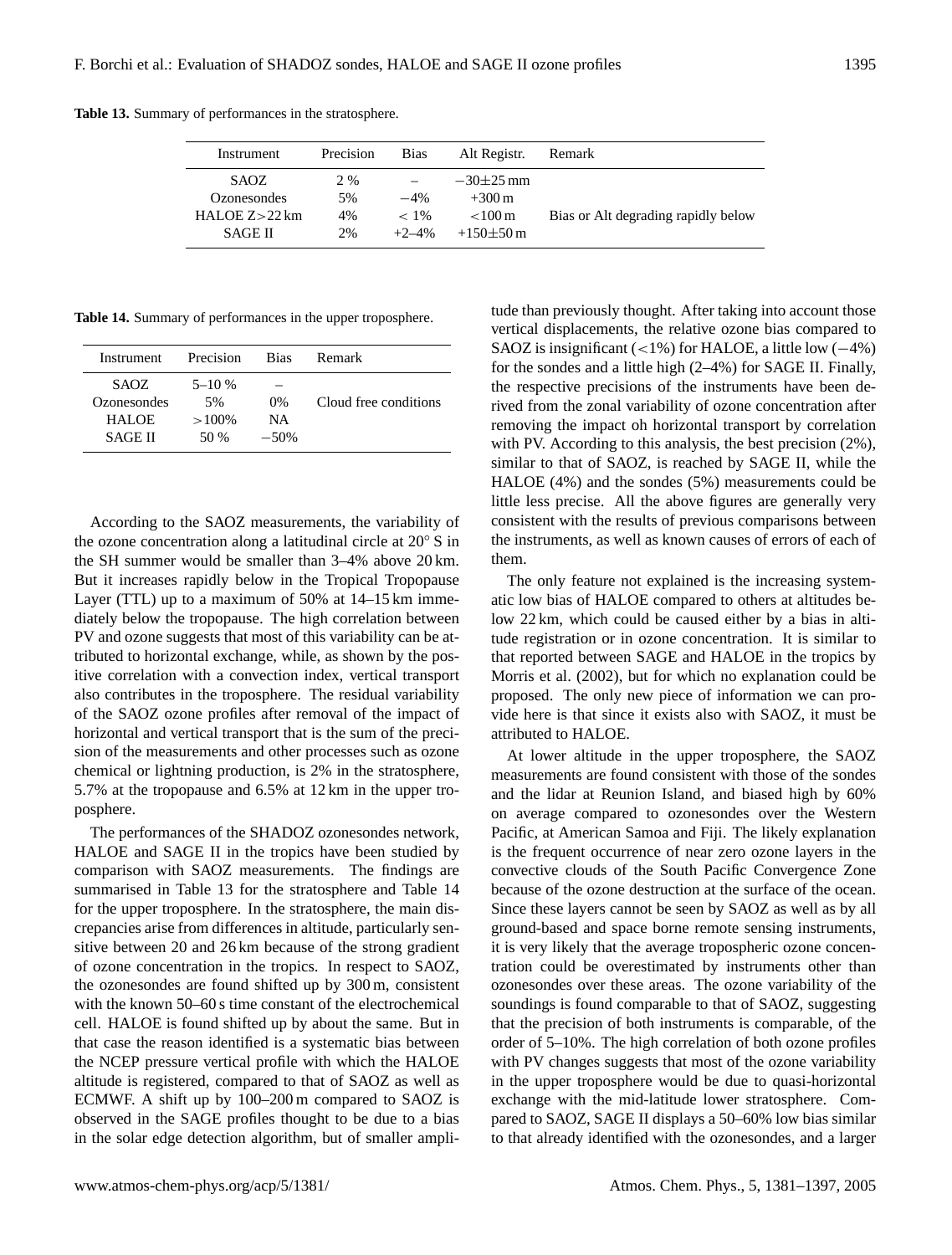zonal variability, suggesting a precision of the order of 50%. Nevertheless, the significant correlation with PV indicates that useful information on tropospheric ozone could be derived from the SAGE II profiles. Finally, the unrealistic large offsets and variability in the HALOE data compared to all others, suggests that the measurements of this instrument are of limited use below 17 km.

#### **Appendix: Mathematical background**

The statistical method is to compare mean zonal profiles indicative of possible relative bias in concentration or altitude registration, mean differences (equation 1), as well as absolute and relative variability along a latitudinal circle (respectively Eq. 2 and 3), indicative of measurements precision.

$$
Diff_i = 100 \frac{\overline{x_i} - \overline{SAOZ_i}}{\overline{SAOZ_i}},
$$
\n(1)

$$
StdDev_i = Abs.Var_i = \sqrt{\frac{1}{n_i} \sum (x_i - \overline{x_i})^2}
$$
 (2)

$$
Rel.Var_{i} = 100 \frac{Abs.Var_{i}}{\overline{SAOZ_{i}}}
$$
\n(3)

All variables are implicitly altitude dependent. The i-index refers to the variable at *i*th altitude.  $\overline{x_i}$  and  $SAOZ_i$  refer to mean ozone number density of correlative data (SHADOZ, SAGE II and HALOE) and SAOZ.  $Diff_i$  is the relative percent difference.  $StdDev_i$ , the standard deviation, is equivalent to the absolute ozone variability, Abs.  $Var_i$ . The relative variability,  $Rel.Var_i$ , is expressed in percent. SHADOZ and HALOE data having a vertical sampling different from that of SAOZ, they are linearly interpolated to the SAOZ altitude grid of 1 km steps. SAGE profiles available on a 0.5 km vertical altitude grid are used directly without further interpolation.

*Acknowledgements.* The authors thank the personnel of the Institute of Meteorology (IPMet) of the State University of Sao Paulo (UNESP) and of the Centre National d'Etudes Spatiales (CNES) for their support in balloon operations. They also thank J. L. Baray, T. Portafaix, S. Godin-Beekman, and F. Posny for providing lidar and ozonesondes measurements at the NDSC station of Reunion Island, the NASA Langley Radiation and Aerosols Branch for SAGE II and HALOE data, and NASA-GSFC for the SHADOZ ozonesondes. The project was supported by the ENVISAT validation programme ESABC, project 713, the CNES, including a post-doc fellowship for FB, the Programme National de Chimie de l'Atmosphere (PNCA) in France and the European Commission within the HIBISCUS project (contract EVK2-2001-000111). They are all gratefully acknowledged.

Edited by: K. Carslaw

## **References**

- Baray, J. L., Leveau, J., Porteneuve, J., Ancelet, G., Kehkut, P., Posny, F., and Baldy, S.: Description and evaluation of tropospheric ozone lidar implemented on an existing lidar in the southern tropics, Applied Optics, 38, 6808–6817, 1999.
- Bazureau, A.: Preparation de l'inversion des mesures de transmission de l'experience spatiale SAGE III: mise en place et etude des algorithmes d'inversion, PhD thesis, Université des Sciences et Technologies de Lille, 2001.
- Bhatt, P. P., Remsberg, E. E., Gordley, L. L., McInerney, J. M., Bracket, V. G., and Russel III, J. M.: An evaluation of the quality of HALogen Occultation Experiment ozone profiles in the lower stratosphere, J. Geophys. Res., 104, 9261–9275, 1999.
- Brion, J., Chakir, A., Charbonnier, J., Daumont, D., Parisse, C., and Malicet, J.: Absorption spectra measurements for the ozone molecule in the 350–830 nm region, J. Atmos. Chem., 30, 291– 299, 1998.
- Coheur, P.-F., Fally, S., Carleer, M., Clerbaux, C., Colin, R., Jenouvrier, A., Merienne, M. -F., Hermans, C., and Vandaele, A. C.: ´ New water vapour line parameters in the  $26000-13000 \text{ cm}^{-1}$ region, J. Quant. Spectrosc. Radiat. Transfer, 74, 493–510, 2002.
- Cunnold, D. M., Chu, W. P., Barnes, R. A., McCormick, M. P., and Veiga, R. E.: Validation of SAGE II ozone measurements, J. Geophys. Res., 94, 8447–8460, 1989.
- Dessler, A. E., Hintsa, E. J., Weinstock, E. M., Anderson, J. G., and Chan, K. R.: Mechanism controlling water vapor in the lower stratosphere, "A tale of two stratospheres", J. Geophys. Res., 100, D11, 23 167–23 172, 1995.
- Dessler, A. E.: The effect of deep tropical convection on the tropical tropopause layer, J. Geophys. Res., 107, doi:101029/2001JD000511, 2002.
- Hauchecorne, A., Godin, S., Marchand, M., Heese, B., and Souprayen, C.: Quantification of the transport of chemical constituents from the polar vortex to midlatitudes in the lower stratosphere using the high-resolution advection model MIMOSA and effective diffusivity, J. Geophys. Res., 107, doi:10.1029/2001JD000491, 2002.
- Jeker, D. P., Pfister, L., Thompson, A. M., Brunner, D., Boccippio, D. J., Pickering, K. E., Wernli, H., Kondo, Y., and Staehelin, J.: Measurements of nitrogen oxides at the tropopause, attribution to convection and correlation with lightning, J. Geophys. Res., 105, 3679–3700, 2000.
- Johnson, B. J., Oltmans, S. J., Vömel, H., Smit, H. G. J., Dessler, T., and Kröger, C.: Electrochemical concentration cell (ECC) ozonesonde pump efficiency measurements and tests on the sensitivity to ozone of buffered and unbuffered ECC sensor cathode solutions, J. Geophys. Res., 107, doi:10.1029/2001JD000557, 2002.
- Kar, J., Trepte, C. R., Thomason L. W., Zawodny, J. M., Cunnold, D. M., and Wang, H. J.: On the tropospheric measurements of ozone by the Stratospheric Aerosol and Gas Experiment II (SAGE II, version 6.1) in the tropics, Geophys. Res. Lett., 29, doi:10.1029/2002GL016241, 2002.
- Kley, D., Crutzen, P. J., Smit, H. G. J., Vömel, H., Oltmans, S. J., Grassl H., and Ramanathan, V.: Observations of near-zero ozone concentrations over the convective Pacific, effects on air chemistry, Science, 274, 230–233, 1996.
- Malaterre, P., Dubourg, V., Letrenne, G., and Durand, M.: The long duration MIR balloon, in: Proc. 12th ESA symp. on Rocket and